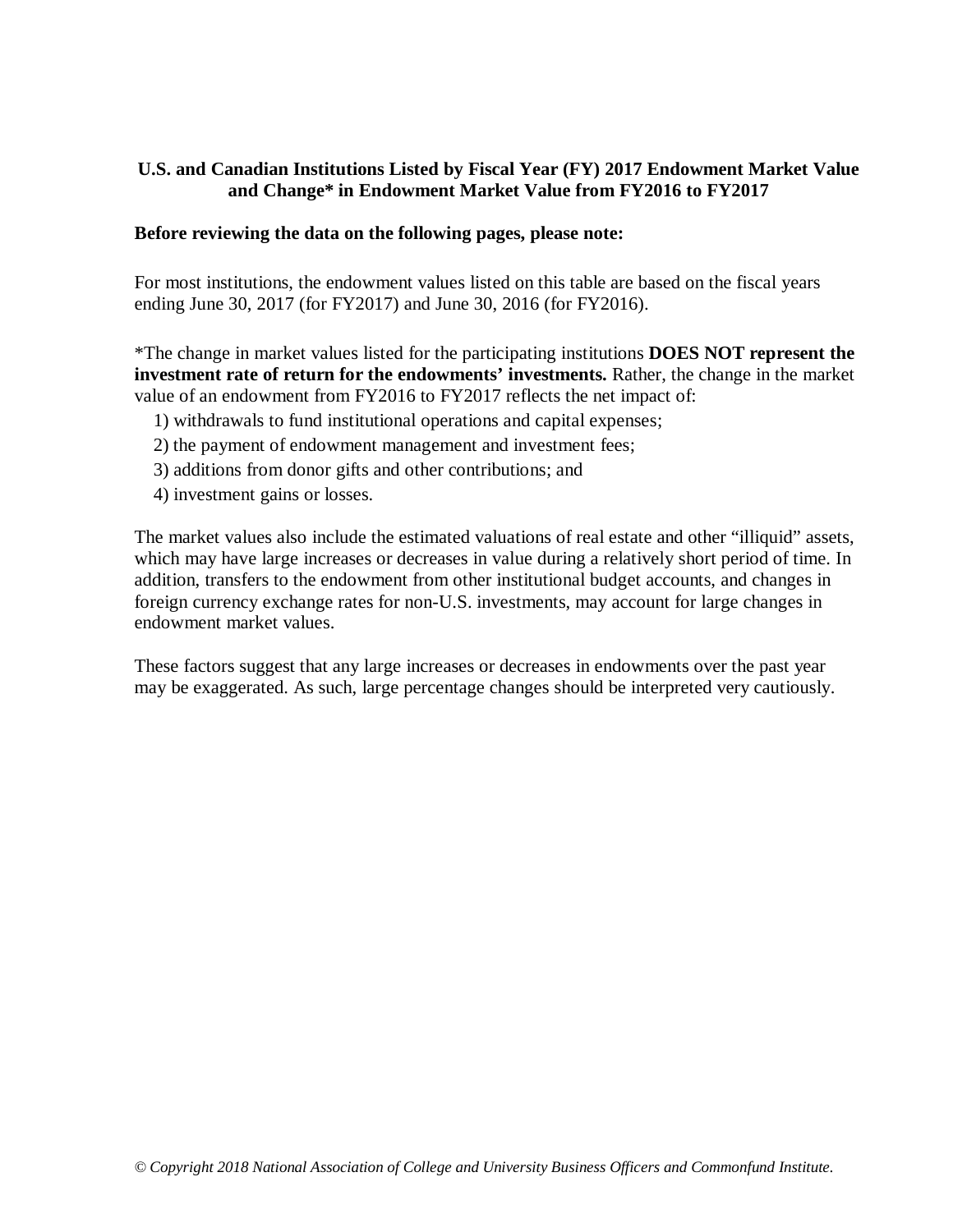## **U.S. and Canadian Institutions Listed by Fiscal Year 2017 Endowment Market Value and Change\* in Endowment Market Value from FY2016 to FY2017**

- 1) withdrawals to fund institutional operations and capital expenses;
- 2) the payment of endowment management and investment fees;
- 3) additions from donor gifts and other contributions; and
- 4) investment gains or losses.

| Rank                    | <b>Institution</b>                                           | State/<br><b>Province</b> | 2017<br><b>Endowment</b><br><b>Funds</b><br>$(\$000s)$ | 2016<br><b>Endowment</b><br><b>Funds</b><br>$(\$000)$ | *Change in<br><b>Market Value</b><br>(%) |
|-------------------------|--------------------------------------------------------------|---------------------------|--------------------------------------------------------|-------------------------------------------------------|------------------------------------------|
| $\mathbf{1}$            | <b>Harvard University</b>                                    | <b>MA</b>                 | 36,021,516                                             | 34,541,893                                            | 4.3                                      |
| $\overline{2}$          | Yale University                                              | <b>CT</b>                 | 27,176,100                                             | 25,408,600                                            | 7.0                                      |
| $\overline{\mathbf{3}}$ | The University of Texas System                               | <b>TX</b>                 | 26,535,095                                             | 24, 203, 213                                          | 9.6                                      |
| $\overline{\mathbf{4}}$ | <b>Stanford University</b>                                   | CA                        | 24,784,943                                             | 22,398,130                                            | 10.7                                     |
| 5                       | Princeton University                                         | <b>NJ</b>                 | 23,812,241                                             | 22,152,580                                            | 7.5                                      |
| 6                       | Massachusetts Institute of Technology                        | <b>MA</b>                 | 14,967,983                                             | 13,433,036                                            | 11.4                                     |
| $\overline{7}$          | University of Pennsylvania                                   | PA                        | 12,213,202                                             | 10,715,364                                            | 14.0                                     |
| $\,$ 8 $\,$             | The Texas A&M University System and Foundations <sup>i</sup> | <b>TX</b>                 | 11,556,260                                             | 10,539,526                                            | 9.6                                      |
| 9                       | University of Michigan                                       | MI                        | 10,936,014                                             | 9,743,461                                             | 12.2                                     |
| 10                      | Northwestern University                                      | IL                        | 10,436,692                                             | 9,648,497                                             | 8.2                                      |
| 11                      | Columbia University                                          | <b>NY</b>                 | 9,996,596                                              | 9,041,027                                             | 10.6                                     |
| 12                      | The University of California                                 | CA                        | 9,787,627                                              | 8,341,073                                             | 17.3                                     |
| 13                      | <b>University of Notre Dame</b>                              | IN                        | 9,352,376                                              | 8,374,083                                             | 11.7                                     |
| 14                      | Duke University                                              | <b>NC</b>                 | 7,911,175                                              | 6,839,780                                             | 15.7                                     |
| 15                      | Washington University in St. Louis                           | <b>MO</b>                 | 7,860,774                                              | 7,056,593                                             | 11.4                                     |
| 16                      | The University of Chicago                                    | IL                        | 7,523,720                                              | 7,001,204                                             | 7.5                                      |
| 17                      | <b>Emory University</b>                                      | <b>GA</b>                 | 6,905,465                                              | 6,401,650                                             | 7.9                                      |
| 18                      | <b>Cornell University</b>                                    | <b>NY</b>                 | 6,757,750                                              | 5,972,343                                             | 13.2                                     |
| 19                      | University of Virginia                                       | <b>VA</b>                 | 6,393,561                                              | 5,852,309                                             | 9.2                                      |
| 20                      | Rice University                                              | <b>TX</b>                 | 5,814,444                                              | 5,324,289                                             | 9.2                                      |
| 21                      | University of Southern California                            | CA                        | 5,128,459                                              | 4,608,717                                             | 11.3                                     |
| 22                      | Dartmouth College                                            | <b>NH</b>                 | 4,956,494                                              | 4,474,404                                             | 10.8                                     |
| 23                      | The Ohio State University                                    | <b>OH</b>                 | 4,253,459                                              | 3,578,562                                             | 18.9                                     |
| 24                      | Vanderbilt University                                        | <b>TN</b>                 | 4,136,465                                              | 3,795,586                                             | 9.0                                      |
| 25                      | New York University <sup>ii</sup>                            | <b>NY</b>                 | 3,991,638                                              | 3,487,702                                             | 14.5                                     |
| 26                      | The Pennsylvania State University                            | PA                        | 3,990,781                                              | 3,602,312                                             | 10.8                                     |
| 27                      | University of Pittsburgh                                     | PA                        | 3,945,687                                              | 3,524,904                                             | 11.9                                     |
| 28                      | Johns Hopkins University                                     | <b>MD</b>                 | 3,844,918                                              | 3,381,281                                             | 13.7                                     |
| 29                      | University of Minnesota & Foundationsiii                     | MN                        | 3,493,641                                              | 3,280,681                                             | 6.5                                      |
| 30                      | <b>Brown University</b>                                      | RI                        | 3,245,531                                              | 2,963,366                                             | 9.5                                      |
| 31                      | University of North Carolina at Chapel Hill & Foundations    | <b>NC</b>                 | 3,027,227                                              | 2,889,679                                             | 4.8                                      |
| 32                      | University of Wisconsin Foundation                           | WI                        | 2,746,470                                              | 2,419,161                                             | 13.5                                     |
| 33                      | <b>Michigan State University</b>                             | MI                        | 2,682,869                                              | N/A                                                   | N/A                                      |
| 34                      | California Institute of Technology                           | CA                        | 2,606,505                                              | 2,217,372                                             | 17.5                                     |
| 35                      | University of Illinois & Foundation <sup>iv</sup>            | IL                        | 2,556,723                                              | 2,268,447                                             | 12.7                                     |
| 36                      | University of Washington                                     | <b>WA</b>                 | 2,529,250                                              | 2,237,511                                             | 13.0                                     |
| 37                      | The President and Trustees of Williams College               | <b>MA</b>                 | 2,508,773                                              | 2,256,160                                             | 11.2                                     |
| 38                      | Purdue University                                            | IN                        | 2,424,872                                              | 2,254,541                                             | 7.6                                      |
| 39                      | <b>University of Richmond</b>                                | <b>VA</b>                 | 2,373,506                                              | 2,189,546                                             | 8.4                                      |
| 40                      | <b>Trustees of Boston College</b>                            | <b>MA</b>                 | 2,317,300                                              | 2,064,300                                             | 12.3                                     |
| 41                      | <b>Amherst College</b>                                       | MA                        | 2,248,141                                              | 2,031,843                                             | 10.6                                     |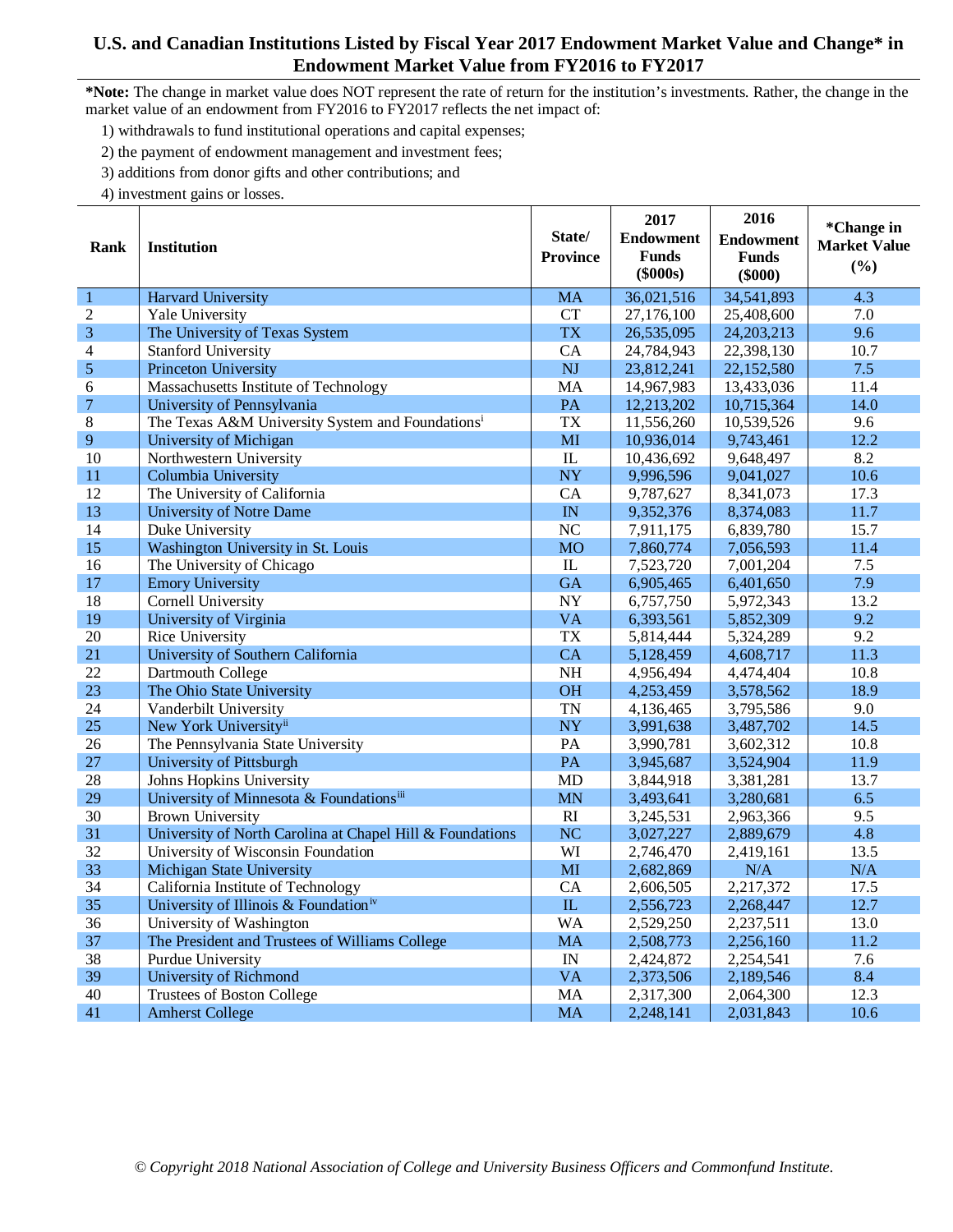#### **U.S. and Canadian Institutions Listed by Fiscal Year 2017 Endowment Market Value and Change\* in Endowment Market Value from FY2016 to FY2017**

**\*Note:** The change in market value does NOT represent the rate of return for the institution's investments. Rather, the change in the market value of an endowment from FY2016 to FY2017 reflects the net impact of:

- 1) withdrawals to fund institutional operations and capital expenses;
- 2) the payment of endowment management and investment fees;
- 3) additions from donor gifts and other contributions; and

|      |                                                       | State/          | 2017<br><b>Endowment</b>  | 2016<br><b>Endowment</b>  | *Change in                 |
|------|-------------------------------------------------------|-----------------|---------------------------|---------------------------|----------------------------|
| Rank | Institution                                           | <b>Province</b> | <b>Funds</b><br>$(\$000)$ | <b>Funds</b><br>$(\$000)$ | <b>Market Value</b><br>(%) |
| 42   | Indiana University & Foundation                       | IN              | 2,229,361                 | 1,986,646                 | 12.2                       |
| 43   | Pomona College                                        | CA              | 2,167,019                 | 1,984,931                 | 9.2                        |
| 44   | Carnegie Mellon University <sup>v</sup>               | PA              | 2,154,098                 | 1,708,618                 | 26.1                       |
| 45   | <b>University of Rochester</b>                        | <b>NY</b>       | 2,121,390                 | 1,927,573                 | 10.1                       |
| 46   | The UCLA Foundation                                   | CA              | 2,062,573                 | 1,803,671                 | 14.4                       |
| 47   | The Rockefeller University                            | <b>NY</b>       | 2,049,344                 | 1,887,407                 | 8.6                        |
| 48   | Georgia Institute of Technology & Related Foundations | GA              | 1,985,802                 | 1,843,764                 | 7.7                        |
| 49   | The Trustees of Boston University                     | <b>MA</b>       | 1,957,021                 | 1,654,531                 | 18.3                       |
| 50   | <b>Swarthmore College</b>                             | PA              | 1,955,532                 | 1,746,962                 | 11.9                       |
| 51   | <b>Wellesley College</b>                              | <b>MA</b>       | 1,930,752                 | 1,762,429                 | 9.6                        |
| 52   | <b>Trustees of Grinnell College</b>                   | <b>IA</b>       | 1,871,046                 | 1,648,783                 | 13.5                       |
| 53   | Virginia Commonwealth University                      | <b>VA</b>       | 1,843,001                 | 1,559,874                 | 18.2                       |
| 54   | University of Toronto#                                | ON              | 1,829,893                 | 1,639,348                 | 11.6                       |
| 55   | Case Western Reserve University                       | <b>OH</b>       | 1,798,790                 | 1,662,739                 | 8.2                        |
| 56   | University of California Berkeley Foundation          | CA              | 1,794,602                 | 1,585,935                 | 13.2                       |
| 57   | <b>Smith College</b>                                  | <b>MA</b>       | 1,767,466                 | 1,627,469                 | 8.6                        |
| 58   | <b>Tufts University</b>                               | MA              | 1,738,706                 | 1,562,968                 | 11.2                       |
| 59   | The George Washington University                      | DC              | 1,729,147                 | 1,570,278                 | 10.1                       |
| 60   | Georgetown University                                 | DC              | 1,661,745                 | 1,483,502                 | 12.0                       |
| 61   | University of Oklahoma                                | OK              | 1,646,184                 | 1,520,354                 | 8.3                        |
| 62   | University of Nebraska Board of Regents               | <b>NE</b>       | 1,616,900                 | 1,538,071                 | 5.1                        |
| 63   | The Kansas University Endowment Association           | <b>KS</b>       | 1,612,337                 | 1,475,158                 | 9.3                        |
| 64   | University of Florida Foundation, Inc.                | FL              | 1,612,003                 | 1,461,347                 | 10.3                       |
| 65   | University of Missouri-System                         | <b>MO</b>       | 1,603,230                 | 1,459,991                 | 9.8                        |
| 66   | Washington and Lee University                         | $\overline{VA}$ | 1,547,135                 | 1,472,485                 | 5.1                        |
| 67   | <b>Texas Christian University</b>                     | <b>TX</b>       | 1,520,622                 | 1,514,296                 | 0.4                        |
| 68   | Southern Methodist University                         | <b>TX</b>       | 1,514,607                 | 1,383,981                 | 9.4                        |
| 69   | <b>Bowdoin College</b>                                | <b>ME</b>       | 1,455,909                 | 1,339,981                 | 8.7                        |
| 70   | University of Iowa & Foundation                       | IA              | 1,387,001                 | 1,259,309                 | 10.1                       |
| 71   | <b>University of Delaware</b>                         | DE              | 1,364,057                 | 1,261,790                 | 8.1                        |
| 72   | The University of Alabama System                      | AL              | 1,351,160                 | 1,220,781                 | 10.7                       |
| 73   | University of California San Francisco Foundation     | <b>CA</b>       | 1,306,564                 | 1,138,815                 | 14.7                       |
| 74   | Liberty University                                    | <b>VA</b>       | 1,290,703                 | 1,082,996                 | 19.2                       |
| 75   | <b>Tulane University</b>                              | LA              | 1,288,374                 | 1,150,687                 | 12.0                       |
| 76   | University of Kentucky                                | KY              | 1,285,114                 | 1,117,852                 | 15.0                       |
| 77   | University of Cincinnati                              | <b>OH</b>       | 1,282,743                 | 1,165,522                 | 10.1                       |
| 78   | Lehigh University                                     | PA              | 1,278,120                 | 1,162,711                 | 9.9                        |
| 79   | The University of British Columbia#                   | <b>BC</b>       | 1,269,851                 | 1,141,414                 | 11.3                       |
| 80   | Texas Tech University System                          | <b>TX</b>       | 1,261,576                 | 1,126,429                 | 12.0                       |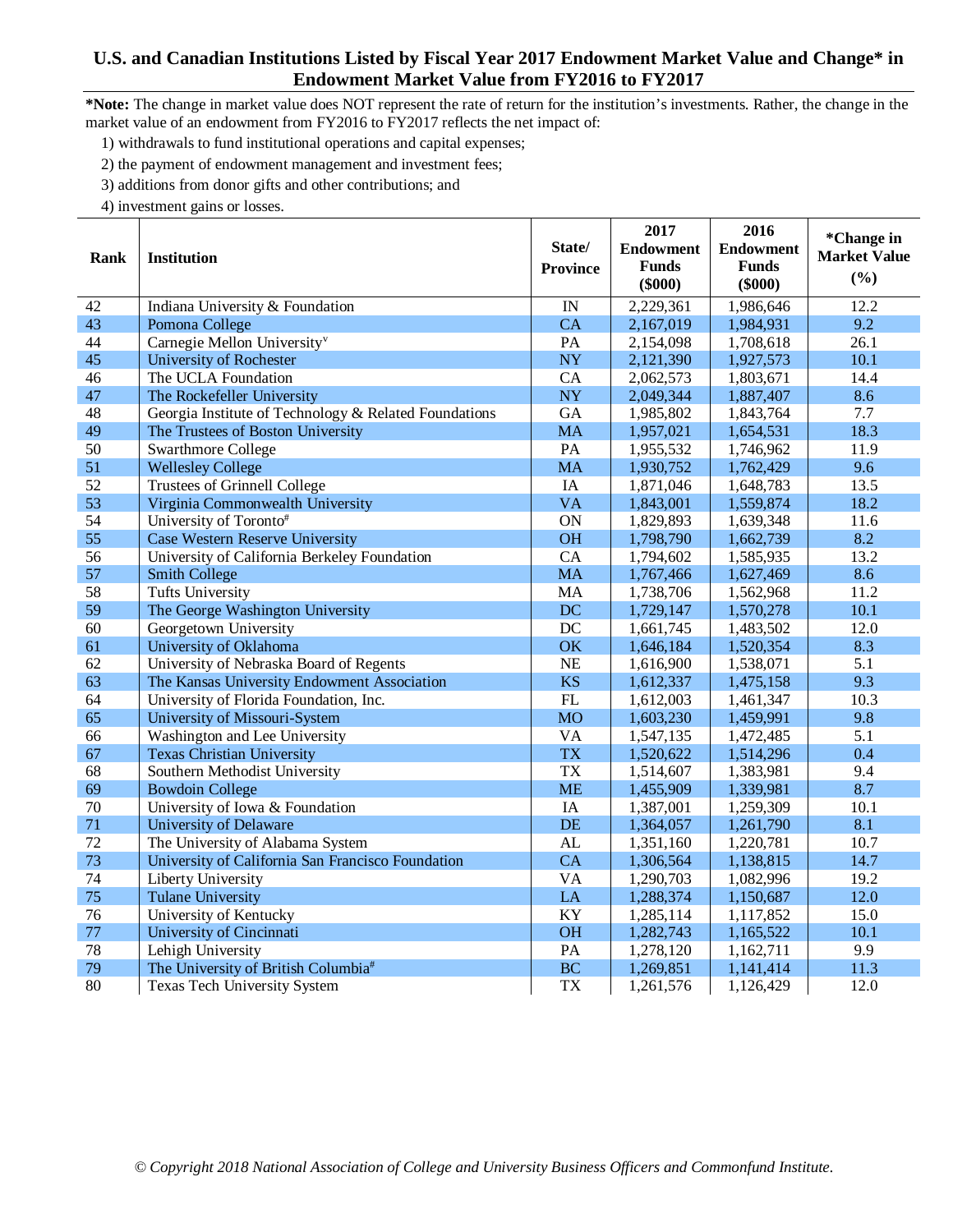- 1) withdrawals to fund institutional operations and capital expenses;
- 2) the payment of endowment management and investment fees;
- 3) additions from donor gifts and other contributions; and
- 4) investment gains or losses.

|      |                                                 | State/                     | 2017<br><b>Endowment</b>  | 2016<br><b>Endowment</b>  | *Change in                 |
|------|-------------------------------------------------|----------------------------|---------------------------|---------------------------|----------------------------|
| Rank | <b>Institution</b>                              | <b>Province</b>            | <b>Funds</b><br>$(\$000)$ | <b>Funds</b><br>$(\$000)$ | <b>Market Value</b><br>(%) |
| 81   | <b>Syracuse University</b>                      | <b>NY</b>                  | 1,258,728                 | 1,156,828                 | 8.8                        |
| 82   | <b>Baylor University</b>                        | <b>TX</b>                  | 1,230,958                 | 1,144,280                 | 7.6                        |
| 83   | McGill University#                              | QC                         | 1,230,605                 | 1,121,053                 | 9.8                        |
| 84   | Rutgers the State University of New Jersey      | <b>NJ</b>                  | 1,220,265                 | 1,083,665                 | 12.6                       |
| 85   | University of Colorado Foundation               | CO                         | 1,220,204                 | 1,062,664                 | 14.8                       |
| 86   | The University of Tennessee                     | <b>TN</b>                  | 1,214,619                 | 1,099,634                 | 10.5                       |
| 87   | <b>Wake Forest University</b>                   | <b>NC</b>                  | 1,205,323                 | 1,141,211                 | 5.6                        |
| 88   | <b>Trinity University</b>                       | <b>TX</b>                  | 1,194,250                 | 1.084,908                 | 10.1                       |
| 89   | <b>Baylor College of Medicine</b>               | <b>TX</b>                  | 1,166,562                 | 1,063,678                 | 9.7                        |
| 90   | The University of Georgia & Related Foundations | <b>GA</b>                  | 1,151,904                 | 1,016,732                 | 13.3                       |
| 91   | <b>Berea College</b>                            | KY                         | 1,150,360                 | 1,050,680                 | 9.5                        |
| 92   | Saint Louis University                          | MO                         | 1,146,865                 | 1,052,002                 | 9.0                        |
| 93   | The University of Utah                          | UT                         | 1,127,686                 | 1,071,926                 | 5.2                        |
| 94   | NC State University & Related Foundations       | NC                         | 1,122,899                 | 998,600                   | 12.4                       |
| 95   | The University of Maryland System & Foundation  | <b>MD</b>                  | 1,099,864                 | 968,861                   | 13.5                       |
| 96   | Middlebury College                              | <b>VT</b>                  | 1,073,976                 | 1,001,598                 | 7.3                        |
| 97   | <b>Princeton Theological Seminary</b>           | NJ                         | 1,066,351                 | 995,553                   | 7.1                        |
| 98   | The University of Tulsa                         | OK                         | 1,026,476                 | 957,523                   | 7.2                        |
| 99   | University of Alberta <sup>#</sup>              | AB                         | 1,003,725                 | 906,250                   | 10.8                       |
| 100  | Vassar College                                  | <b>NY</b>                  | 1,002,570                 | 928,817                   | 7.9                        |
| 101  | University of Arkansas-Fayetteville             | AR                         | 996,019                   | 898,908                   | 10.8                       |
| 102  | Virginia Tech Foundation                        | <b>VA</b>                  | 995,807                   | 842,991                   | 18.1                       |
| 103  | <b>Brandeis University</b>                      | <b>MA</b>                  | 976,887                   | 866,778                   | 12.7                       |
| 104  | <b>Washington State University</b>              | <b>WA</b>                  | 974,029                   | 907,828                   | 7.3                        |
| 105  | Carnegie Institution of Washington              | <b>WA</b>                  | 967,689                   | 903,035                   | 7.2                        |
| 106  | University of Houston System                    | <b>TX</b>                  | 962,297                   | 741,825                   | 29.7                       |
| 107  | Berry College, Inc.                             | <b>GA</b>                  | 959,996                   | 935,907                   | 2.6                        |
| 108  | University of Miami <sup>vi</sup>               | ${\rm FL}$                 | 948,579                   | 844,643                   | 12.3                       |
| 109  | Santa Clara University                          | CA                         | 905,858                   | 842,040                   | 7.6                        |
| 110  | <b>Hamilton College</b>                         | <b>NY</b>                  | 905,759                   | 817,210                   | 10.8                       |
| 111  | Oklahoma State University Foundation            | OK                         | 903,415                   | 847,004                   | 6.7                        |
| 112  | Wesleyan University                             | CT                         | 897,800                   | 770,121                   | 16.6                       |
| 113  | <b>Colgate University</b>                       | <b>NY</b>                  | 881,323                   | 821,675                   | 7.3                        |
| 114  | The Medical College of Wisconsin Inc.           | WI                         | 875,817                   | 748,862                   | 17.0                       |
| 115  | College of William and Mary & Foundations       | <b>VA</b>                  | 874,081                   | 803,698                   | 8.8                        |
| 116  | University of California Irvine Foundation      | CA                         | 869,491                   | 498,171                   | 74.5                       |
| 117  | Pepperdine University                           | CA                         | 861,613                   | 767,998                   | 12.2                       |
| 118  | Loma Linda University                           | CA                         | 848,070                   | 784,235                   | 8.1                        |
| 119  | <b>Bryn Mawr College</b>                        | PA                         | 845,864                   | 797,134                   | 6.1                        |
| 120  | The University of Arizona & Foundation          | $\mathbf{A}\mathbf{Z}$     | 843,529                   | 754,651                   | 11.8                       |
| 121  | Rochester Institute of Technology               | $\boldsymbol{\mathrm{NY}}$ | 842,305                   | 745,007                   | 13.1                       |
| 122  | Iowa State University & Foundation              | IA                         | 838,871                   | 760,461                   | 10.3                       |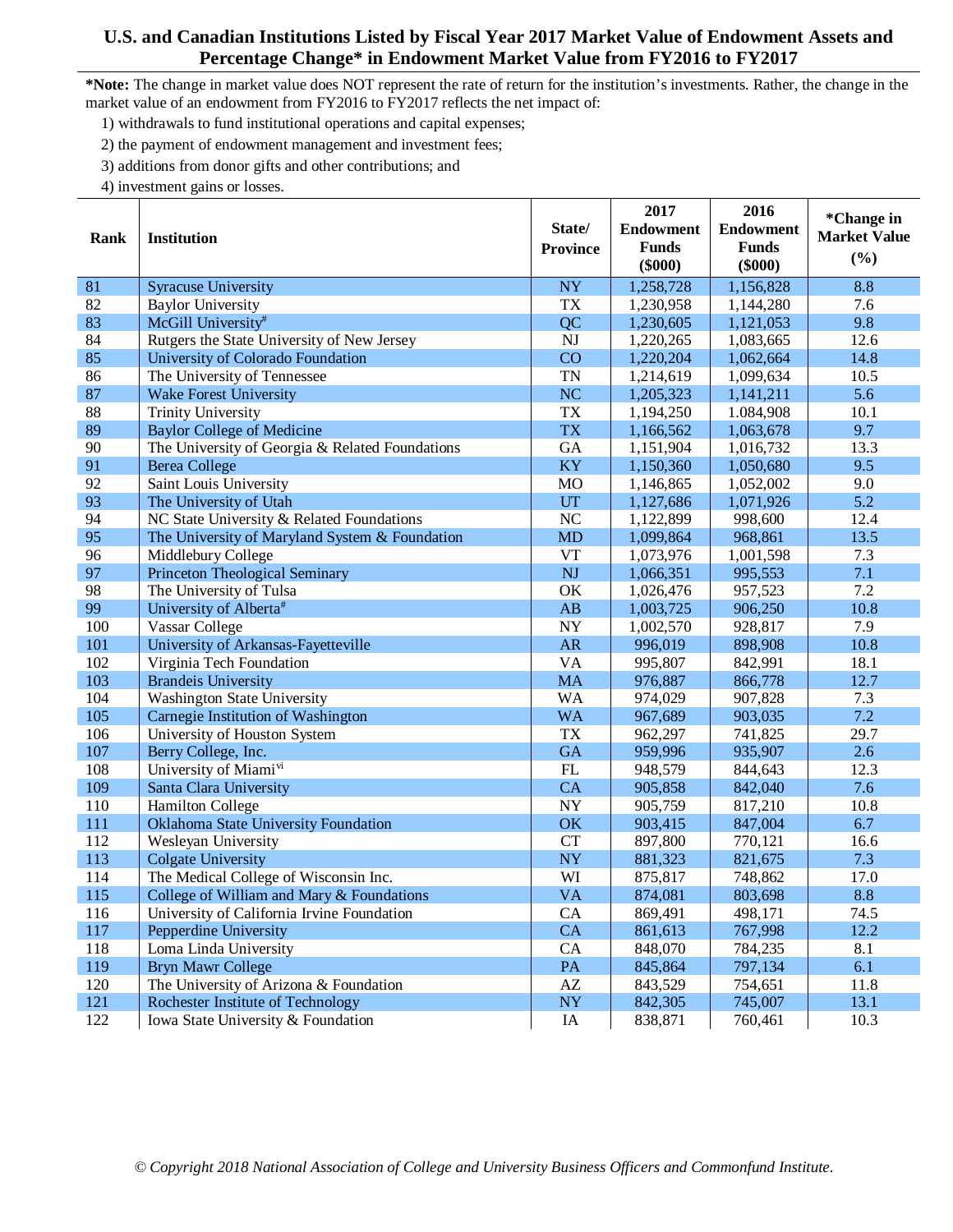- 1) withdrawals to fund institutional operations and capital expenses;
- 2) the payment of endowment management and investment fees;
- 3) additions from donor gifts and other contributions; and
- 4) investment gains or losses.

|      |                                                                 |                        | 2017             | 2016             | *Change in          |
|------|-----------------------------------------------------------------|------------------------|------------------|------------------|---------------------|
| Rank | <b>Institution</b>                                              | State/                 | <b>Endowment</b> | <b>Endowment</b> | <b>Market Value</b> |
|      |                                                                 | <b>Province</b>        | <b>Funds</b>     | <b>Funds</b>     |                     |
|      |                                                                 |                        | $(\$000)$        | $(\$000)$        | (%)                 |
| 123  | Oberlin College                                                 | <b>OH</b>              | 838,199          | 770,271          | 8.8                 |
| 124  | LSU System <sup>vii</sup>                                       | LA                     | 835,176          | 781,833          | 6.8                 |
| 125  | University of Oregon Foundation                                 | <b>OR</b>              | 828,459          | 758,692          | 9.2                 |
| 126  | <b>Carleton College</b>                                         | <b>MN</b>              | 828,168          | 738,136          | 12.2                |
| 127  | University of Massachusetts Foundation Inc.                     | MA                     | 819,687          | 734,166          | 11.6                |
| 128  | <b>Bucknell University</b>                                      | PA                     | 800,765          | 722,425          | 10.8                |
| 129  | The Cooper Union for the Advancement of Science                 | <b>NY</b>              | 798.919          | 777,134          | 2.8                 |
| 130  | Lafayette College                                               | PA                     | 790,304          | 733,243          | 7.8                 |
| 131  | Queen's University#                                             | ON                     | 789,167          | 723,698          | 9.0                 |
| 132  | <b>Claremont McKenna College</b>                                | CA                     | 784,363          | 709,106          | 10.6                |
| 133  | Denison University                                              | OH                     | 782,544          | 716,180          | 9.3                 |
| 134  | Northeastern University                                         | <b>MA</b>              | 778,948          | 693,025          | 12.4                |
| 135  | The President and Trustees of Colby College                     | <b>ME</b>              | 775,129          | 710,659          | 9.1                 |
| 136  | University of South Carolina & Related Foundations              | <b>SC</b>              | 770,782          | N/A              | N/A                 |
| 137  | College of the Holy Cross                                       | MA                     | 748,948          | 680,993          | 10.0                |
| 138  | <b>Macalester College</b>                                       | <b>MN</b>              | 747,748          | 700,189          | 6.8                 |
| 139  | Colorado College                                                | CO                     | 743,175          | 683,225          | 8.8                 |
| 140  | Auburn University & Foundation                                  | AL                     | 738,018          | 646,624          | 14.1                |
| 141  | Mount Holyoke College                                           | MA                     | 729,438          | 665,952          | 9.5                 |
| 142  | University System of New Hampshire & Foundation <sup>viii</sup> | <b>NH</b>              | 726,365          | 651,345          | 11.5                |
| 143  | University of Louisville Foundation                             | KY                     | 719,001          | 715,689          | 0.5                 |
| 144  | St. John's University New York                                  | <b>NY</b>              | 716,485          | 643,376          | 11.4                |
| 145  | Davidson College                                                | NC                     | 716,203          | 648,657          | 10.4                |
| 146  | Oklahoma State Regents for Higher Education                     | OK                     | 711,415          | 652,180          | 9.1                 |
| 147  | Colorado Seminary (dba University of Denver)                    | CO                     | 711,356          | 607,368          | 17.1                |
| 148  | <b>Drexel University</b>                                        | PA                     | 707,650          | 650,252          | 8.8                 |
| 149  | Fordham University                                              | <b>NY</b>              | 691,077          | 622,086          | 11.1                |
| 150  | <b>Clemson University Foundation</b>                            | <b>SC</b>              | 682,736          | 621,294          | 9.9                 |
| 151  | The Principia Corporation                                       | <b>MO</b>              | 682,373          | 664,951          | 2.6                 |
| 152  | Rensselaer Polytechnic Institute                                | <b>NY</b>              | 677,231          | 634,916          | 6.7                 |
| 153  | University of Mississippi                                       | MS                     | 670,619          | 602,879          | 11.2                |
| 154  | DePauw University                                               | IN                     | 669,139          | 614,568          | 8.9                 |
| 155  | Arizona State University & Foundation                           | $\mathbf{A}\mathbf{Z}$ | 665,488          | 612,590          | 8.6                 |
| 156  | <b>Furman University</b>                                        | <b>SC</b>              | 661,046          | 609,731          | 8.4                 |
| 157  | University at Buffalo Foundation                                | <b>NY</b>              | 659,156          | 600,961          | 9.7                 |
| 158  | Oregon Health & Science University Foundationix                 | <b>OR</b>              | 655,992          | 570,485          | 15.0                |
| 159  | American University                                             | DC                     | 647,138          | 576,919          | 12.2                |
| 160  | Villanova University                                            | PA                     | 645,568          | 551,036          | 17.2                |
| 161  | Yeshiva University                                              | ${\rm NY}$             | 644,570          | 625,931          | 3.0                 |
| 162  | Florida State University Foundation                             | ${\rm FL}$             | 639,371          | 584,529          | 9.4                 |
| 163  | Marquette University                                            | WI                     | 626,169          | 550,106          | 13.8                |
| 164  | <b>UC San Diego Foundation</b>                                  | CA                     | 621,440          | 536,134          | 15.9                |
| 165  | American University of Beirut                                   | <b>NY</b>              | 604,617          | 520,444          | 16.2                |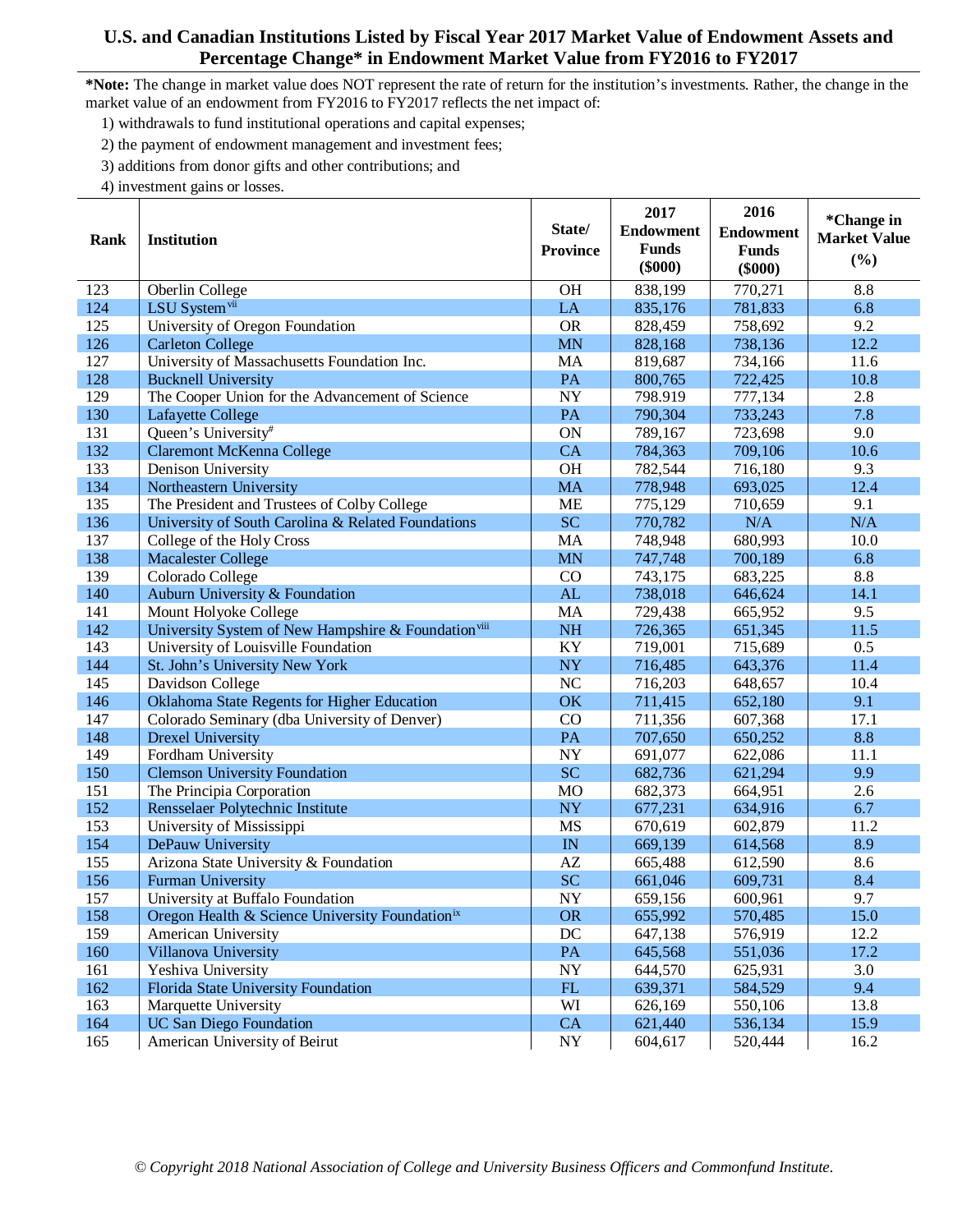**\*Note:** The change in market value does NOT represent the rate of return for the institution's investments. Rather, the change in the market value of an endowment from FY2016 to FY2017 reflects the net impact of:

- 1) withdrawals to fund institutional operations and capital expenses;
- 2) the payment of endowment management and investment fees;
- 3) additions from donor gifts and other contributions; and

|      |                                             |                 | 2017             | 2016             | *Change in          |
|------|---------------------------------------------|-----------------|------------------|------------------|---------------------|
| Rank | <b>Institution</b>                          | State/          | <b>Endowment</b> | <b>Endowment</b> | <b>Market Value</b> |
|      |                                             | <b>Province</b> | <b>Funds</b>     | <b>Funds</b>     | (%)                 |
|      |                                             |                 | $(\$000)$        | $(\$000)$        |                     |
| 166  | <b>Rush University Medical Center</b>       | IL              | 595,869          | 538,823          | 10.6                |
| 167  | Loyola University of Chicago                | IL              | 595,819          | 535,117          | 11.3                |
| 168  | <b>Temple University</b>                    | PA              | 581,960          | 494,187          | 17.8                |
| 169  | <b>Trinity College</b>                      | <b>CT</b>       | 577,376          | 524,259          | 10.1                |
| 170  | West Virginia University Foundation Inc.    | <b>WV</b>       | 566,426          | 511,384          | 10.8                |
| 171  | McMaster University#                        | ON              | 564,992          | 510,408          | 10.7                |
| 172  | <b>Oregon State University Foundation</b>   | <b>OR</b>       | 549,448          | 492,543          | 11.6                |
| 173  | Reed College                                | <b>OR</b>       | 539,668          | 496,553          | 8.7                 |
| 174  | Ohio University & Foundation                | <b>OH</b>       | 536,197          | 481,777          | 11.3                |
| 175  | Creighton University                        | <b>NE</b>       | 525,581          | 448,457          | 17.2                |
| 176  | University of Dayton                        | <b>OH</b>       | 524,186          | 473,122          | 10.8                |
| 177  | The American University in Cairo            | <b>NY</b>       | 519,273          | 495,307          | 4.8                 |
| 178  | <b>Whitman College</b>                      | <b>WA</b>       | 518,290          | 477,772          | 8.5                 |
| 179  | Hofstra University                          | <b>NY</b>       | 516,319          | 415,732          | 24.2                |
| 180  | Miami University Foundation                 | <b>OH</b>       | 512,400          | 446,795          | 14.7                |
| 181  | <b>Haverford College</b>                    | $\overline{PA}$ | 511,533          | 471,393          | 8.5                 |
| 182  | Kansas State University Foundation          | <b>KS</b>       | 506,232          | 475,617          | 6.4                 |
| 183  | The University of Western Ontario#          | ON              | 505,621          | 437,448          | 15.6                |
| 184  | University of San Diego                     | <b>CA</b>       | 503,568          | 449,795          | 12.0                |
| 185  | Worcester Polytechnic Institute             | MA              | 502,471          | 466,320          | 7.8                 |
| 186  | Lebanese American University                | <b>NY</b>       | 497,248          | 422,321          | 17.7                |
| 187  | St. Olaf College                            | <b>MN</b>       | 493,886          | 446,152          | 10.7                |
| 188  | DePaul University                           | ${\rm IL}$      | 492,399          | 420,056          | 17.2                |
| 189  | University of St. Thomas                    | <b>MN</b>       | 488,334          | 429,199          | 13.8                |
| 190  | Whitehead Institute for Biomedical Research | <b>MA</b>       | 483,580          | 437,671          | 10.5                |
| 191  | Quinnipiac University                       | <b>NY</b>       | 481,626          | 387,964          | 24.1                |
| 192  | <b>National Academy of Sciences</b>         | <b>DC</b>       | 471,244          | 424,879          | 10.9                |
| 193  | Mississippi State University & Foundation   | <b>MS</b>       | 470,238          | 444,485          | 5.8                 |
| 194  | University of Wyoming Foundation            | <b>WY</b>       | 464,269          | 422,282          | 9.9                 |
| 195  | College of the Ozarks                       | <b>MO</b>       | 459,302          | 416,232          | 10.3                |
| 196  | Dalhousie University#                       | <b>NS</b>       | 458,979          | 413,740          | 10.9                |
| 197  | Loyola Marymount University                 | CA              | 454,478          | 413,724          | 9.9                 |
| 198  | Wheaton College (IL)                        | IL              | 446,376          | 388,033          | 15.0                |
| 199  | Miami Dade College                          | $\overline{FL}$ | 444,102          | 409,362          | 8.5                 |
| 200  | University of South Florida Foundation Inc. | ${\rm FL}$      | 442,033          | 395,324          | 11.8                |
| 201  | <b>VMI</b> Foundation Inc.                  | $\overline{VA}$ | 435,159          | 381,970          | 13.9                |
| 202  | University of Toledo & Foundation           | <b>OH</b>       | 427,589          | 393,225          | 8.7                 |
| 203  | Earlham College                             | IN              | 425,495          | 384,132          | 10.8                |
| 204  | University of New Mexico Foundation Inc.    | <b>NM</b>       | 423,496          | 393,240          | 7.7                 |
| 205  | <b>Union College</b>                        | <b>NY</b>       | 423,404          | 385,196          | 9.9                 |
| 206  | University of the Pacific                   | CA              | 422,744          | 373,102          | 13.3                |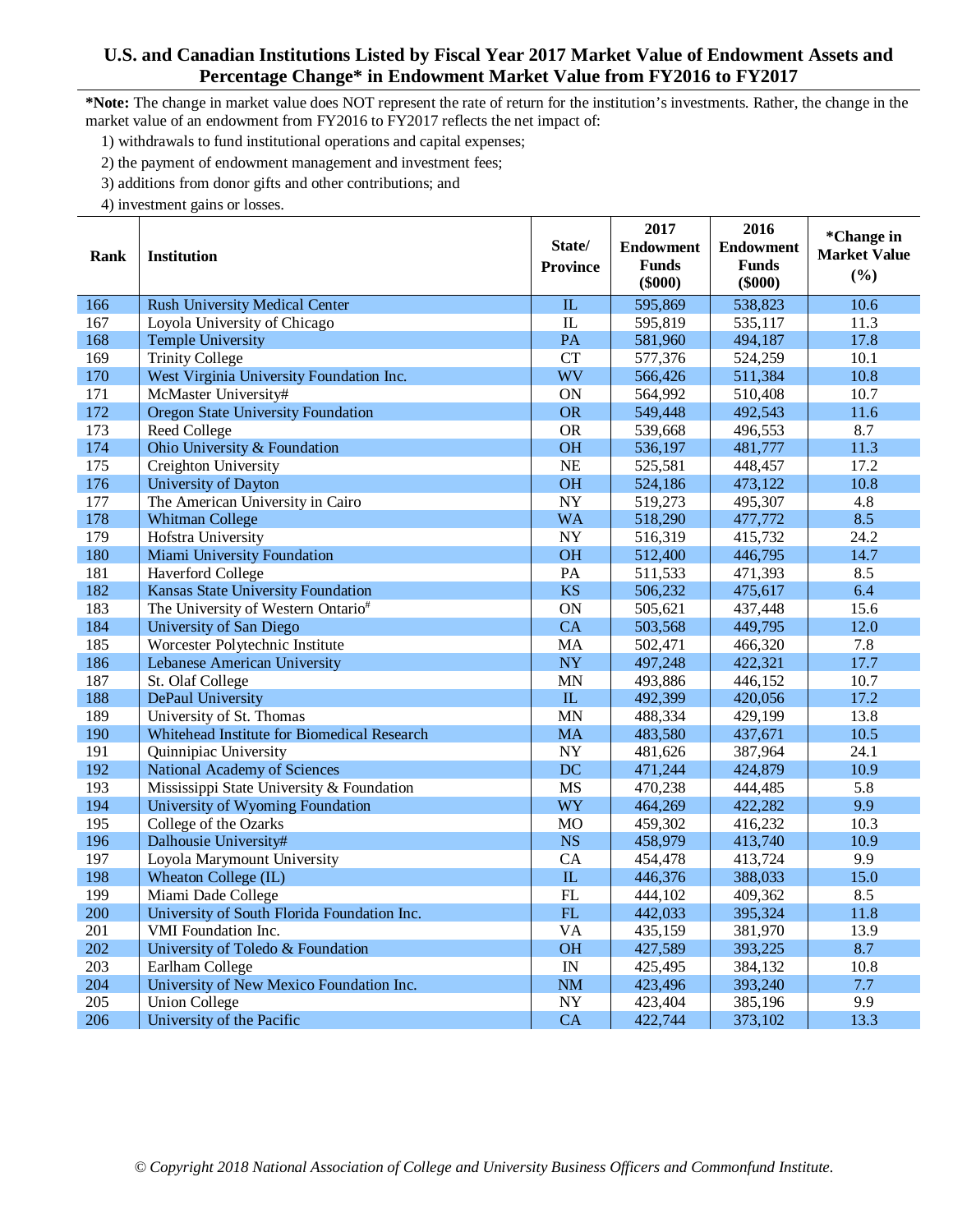- 1) withdrawals to fund institutional operations and capital expenses;
- 2) the payment of endowment management and investment fees;
- 3) additions from donor gifts and other contributions; and
- 4) investment gains or losses.

|      |                                                                  |                        | 2017             | 2016             | *Change in          |
|------|------------------------------------------------------------------|------------------------|------------------|------------------|---------------------|
| Rank | <b>Institution</b>                                               | State/                 | <b>Endowment</b> | <b>Endowment</b> | <b>Market Value</b> |
|      |                                                                  | <b>Province</b>        | <b>Funds</b>     | <b>Funds</b>     |                     |
|      |                                                                  |                        | $(\$000)$        | $(\$000)$        | (%)                 |
| 207  | University of Connecticut & Foundations                          | <b>CT</b>              | 421,894          | 377,171          | 11.9                |
| 208  | Medical College of Virginia Foundation                           | <b>VA</b>              | 418,870          | 368,575          | 13.6                |
| 209  | Clark University                                                 | MA                     | 417,187          | 371,874          | 12.2                |
| 210  | <b>Occidental College</b>                                        | <b>CA</b>              | 413,430          | 371,680          | 11.2                |
| 211  | Dickinson College                                                | PA                     | 412,810          | 381,020          | 8.3                 |
| 212  | The UC Davis Foundation                                          | <b>CA</b>              | 398,274          | 325,497          | 22.4                |
| 213  | The University of the South                                      | <b>TN</b>              | 395,006          | 357,773          | 10.4                |
| 214  | Michigan State University Foundation                             | MI                     | 392,244          | 361,090          | 8.6                 |
| 215  | <b>Babson College</b>                                            | MA                     | 389,539          | 344,492          | 13.1                |
| 216  | Western Michigan University Foundation                           | MI                     | 386,621          | 345,458          | 11.9                |
| 217  | Abilene Christian University <sup>x</sup>                        | <b>TX</b>              | 384,539          | 352,007          | 9.2                 |
| 218  | Franklin W. Olin College of Engineering                          | <b>MA</b>              | 376,279          | 352,460          | 6.8                 |
| 219  | The New School                                                   | <b>NY</b>              | 368,029          | 322,316          | 14.2                |
| 220  | <b>Skidmore College</b>                                          | <b>NY</b>              | 367,158          | 326,934          | 12.3                |
| 221  | Spelman College                                                  | GA                     | 366,056          | 346,981          | 5.5                 |
| 222  | University of South Alabama Foundation                           | AL                     | 365,243          | 353,404          | 3.3                 |
| 223  | <b>Rollins College</b>                                           | FL                     | 361,786          | 337,391          | 7.2                 |
| 224  | <b>Utah State University</b>                                     | UT                     | 358,965          | 325,287          | 10.4                |
| 225  | Chapman University <sup>xi</sup>                                 | CA                     | 352,616          | 301,524          | 16.9                |
| 226  | <b>Fairfield University</b>                                      | <b>CT</b>              | 349,348          | 310,278          | 12.6                |
| 227  | Simon Fraser University#                                         | <b>BC</b>              | 349,121          | 317,550          | 9.9                 |
| 228  | <b>Brookings Institution</b>                                     | DC                     | 346,419          | 311,060          | 11.4                |
| 229  | University of San Francisco                                      | CA                     | 345,010          | 300,350          | 14.9                |
| 230  | The University of Puget Sound                                    | <b>WA</b>              | 344,560          | 310,361          | 11.0                |
| 231  | <b>Rhodes College</b>                                            | <b>TN</b>              | 342,350          | 318,053          | 7.6                 |
| 232  | Medical University of South Carolina Foundation                  | <b>SC</b>              | 342,052          | 312,002          | 9.6                 |
| 233  | Franklin & Marshall College                                      | PA                     | 340,699          | 305,566          | 11.5                |
| 234  | <b>Wabash College</b>                                            | IN                     | 340,245          | 327,126          | 4.0                 |
| 235  | Berklee College of Music Inc.                                    | MA                     | 339,628          | 313,462          | 8.3                 |
| 236  | Wayne State University Foundation                                | MI                     | 339,467          | 301,470          | 12.6                |
| 237  | Scripps College                                                  | CA                     | 336,710          | 295,782          | 13.8                |
| 238  | University of Nevada Reno and Related Foundations <sup>xii</sup> | <b>NV</b>              | 333,916          | 302,698          | 10.3                |
| 239  | Philadelphia College of Osteopathic Medicine                     | PA                     | 332,940          | 304,147          | 9.5                 |
| 240  | University of Victoria Foundation#                               | <b>BC</b>              | 331,445          | 308,444          | 7.5                 |
| 241  | Colorado State University Foundation                             | CO                     | 330,200          | 286,348          | 15.3                |
| 242  | The Catholic University of America                               | DC                     | 330,182          | 314,956          | 4.8                 |
| 243  | Rhode Island School of Design                                    | RI                     | 329,521          | 303,436          | 8.6                 |
| 244  | <b>Barnard College</b>                                           | $\bold{NY}$            | 327,159          | 286,761          | 14.1                |
| 245  | University of California Santa Barbara                           | CA                     | 322,419          | 274,371          | 17.5                |
| 246  | American Society for Technion-Israel Institute of                | $\bold{NY}$            | 320,975          | 273,983          | 17.2                |
|      | Technology                                                       |                        |                  |                  |                     |
| 247  | University of Alaska Foundation                                  | $\mathbf{A}\mathbf{K}$ | 320,705          | 285,257          | 12.4                |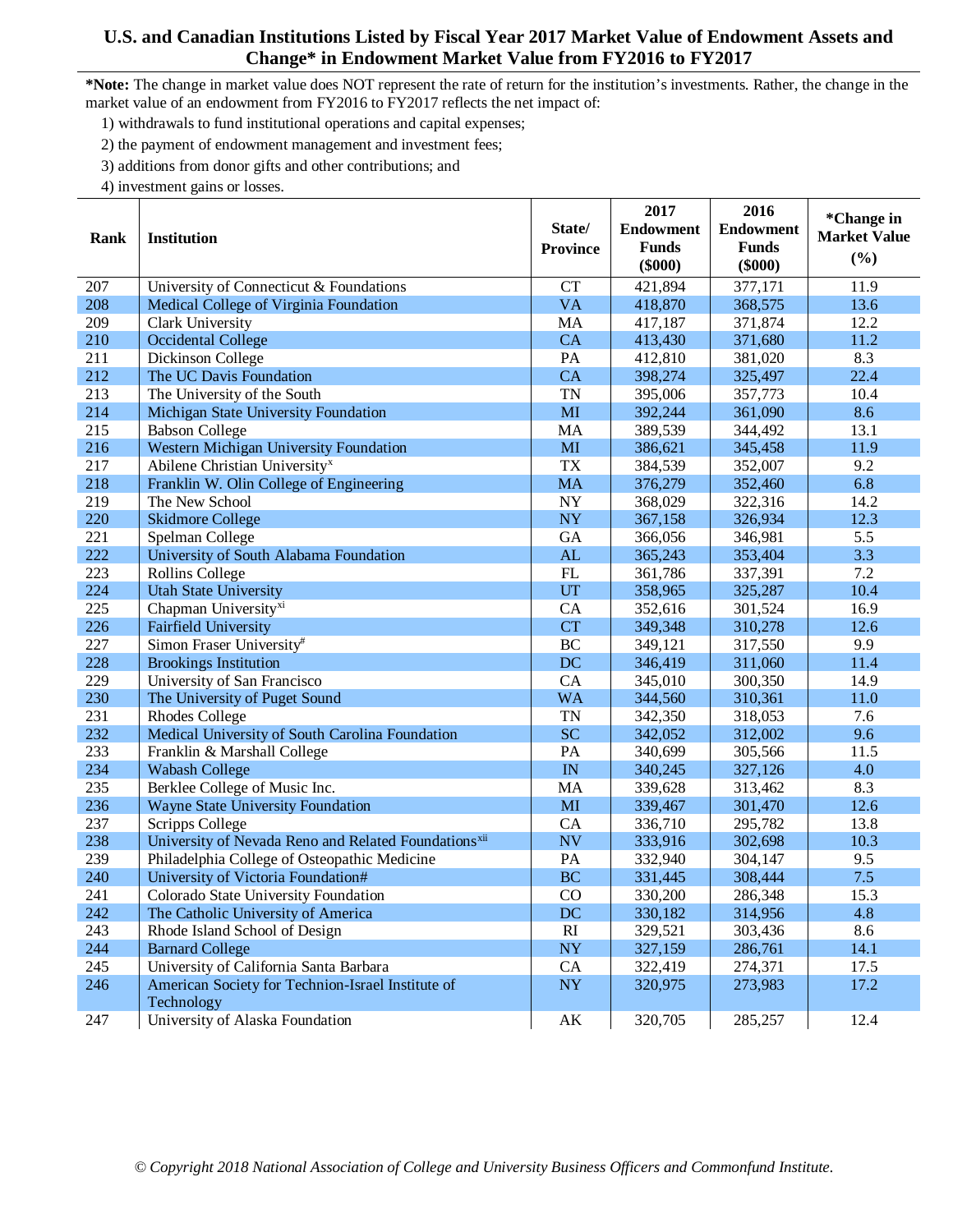- 1) withdrawals to fund institutional operations and capital expenses;
- 2) the payment of endowment management and investment fees;
- 3) additions from donor gifts and other contributions; and
- 4) investment gains or losses.

|      |                                                        |                        | 2017             | 2016             | *Change in          |
|------|--------------------------------------------------------|------------------------|------------------|------------------|---------------------|
| Rank | <b>Institution</b>                                     | State/                 | <b>Endowment</b> | <b>Endowment</b> | <b>Market Value</b> |
|      |                                                        | <b>Province</b>        | <b>Funds</b>     | <b>Funds</b>     |                     |
|      |                                                        |                        | $(\$000)$        | $(\$000)$        | (%)                 |
| 248  | Lawrence University of Wisconsin                       | WI                     | 318,204          | 283,476          | 12.3                |
| 249  | University of Maryland College Parking Foundation Inc. | <b>MD</b>              | 316,109          | 280,322          | 12.8                |
| 250  | Gettysburg College                                     | PA                     | 308,021          | 276,783          | 11.3                |
| 251  | Duquesne University of the Holy Spirit                 | PA                     | 307,895          | 280,034          | 9.9                 |
| 252  | University of Hawaii Foundation                        | H1                     | 307,777          | 271,180          | 13.5                |
| 253  | Centre College of Kentucky                             | KY                     | 301,522          | 259,958          | 16.0                |
| 254  | <b>Ithaca College</b>                                  | NY                     | 300,716          | 267,328          | 12.5                |
| 255  | <b>Connecticut College</b>                             | <b>CT</b>              | 299,593          | 273,576          | 9.5                 |
| 256  | <b>Harvey Mudd College</b>                             | CA                     | 298,859          | 272,636          | 9.6                 |
| 257  | <b>Bradley University</b>                              | $\rm IL$               | 297,260          | 271,616          | 9.4                 |
| 258  | The College of Wooster                                 | <b>OH</b>              | 296,900          | 262,616          | 13.1                |
| 259  | St. Lawrence University                                | NY                     | 295,884          | 267,593          | 10.6                |
| 260  | <b>Bates College</b>                                   | <b>ME</b>              | 293,833          | 250,976          | 17.1                |
| 261  | <b>SUNY Stony Brook Foundation</b>                     | NY                     | 290,031          | 262,191          | 10.6                |
| 262  | Teacher's College, Columbia University                 | <b>NY</b>              | 289,997          | 265,747          | 9.1                 |
| 263  | Colorado School of Mines                               | CO                     | 285,918          | 247,500          | 15.5                |
| 264  | Hampton University                                     | <b>VA</b>              | 279,093          | 253,814          | 10.0                |
| 265  | University of North Carolina at Greensboro Investment  | NC                     | 276,121          | 235,021          | 17.5                |
|      | Fund                                                   |                        |                  |                  |                     |
| 266  | Muhlenberg College                                     | PA                     | 272,865          | 249,967          | 9.2                 |
| 267  | UND Alumni Association & Foundation                    | N <sub>D</sub>         | 268,375          | 230,461          | 16.5                |
| 268  | University of Idaho Foundation                         | ID                     | 265,087          | 237,528          | 11.6                |
| 269  | The Citadel                                            | <b>SC</b>              | 263,241          | 245,031          | 7.4                 |
| 270  | <b>Bentley University</b>                              | <b>MA</b>              | 262,996          | 241,944          | 8.7                 |
| 271  | Gonzaga University                                     | <b>WA</b>              | 262,799          | 181,365          | 44.9                |
| 272  | San Diego State University                             | CA                     | 261,544          | 219,994          | 18.9                |
| 273  | Seton Hall University                                  | $\mathbf{N}\mathbf{J}$ | 256,560          | 242,675          | 5.7                 |
| 274  | Johnson & Wales University                             | RI                     | 255,888          | 238,944          | 7.1                 |
| 275  | Southwestern University                                | <b>TX</b>              | 255,546          | 239,943          | 6.5                 |
| 276  | <b>West Point Association of Graduates</b>             | <b>NY</b>              | 253,946          | 233,239          | 8.9                 |
| 277  | <b>RAND</b> Corporation                                | CA                     | 253,218          | 226,214          | 11.9                |
| 278  | Wichita State University Foundation                    | <b>KS</b>              | 247,725          | 229,250          | 8.1                 |
| 279  | Willamette University <sup>xiii</sup>                  | <b>OR</b>              | 240,580          | 226,919          | 6.0                 |
| 280  | Kenyon College                                         | <b>OH</b>              | 238,193          | 208,851          | 14.0                |
| 281  | Medical College of Georgia Foundation Inc.             | <b>GA</b>              | 235,248          | 212,447          | 10.7                |
| 282  | Valparaiso University                                  | IN                     | 235,218          | 204,706          | 14.9                |
| 283  | Loyola University New Orleans                          | LA                     | 234,548          | 243,814          | $-3.8$              |
| 284  | Saint Joseph's University                              | PA                     | 234,094          | 202,181          | 15.8                |
| 285  | <b>Suffolk University</b>                              | MA                     | 231,721          | 181,636          | 27.6                |
| 286  | Lewis and Clark College                                | <b>OR</b>              | 230,947          | 211,996          | 8.9                 |
| 287  | University of New Brunswick#                           | NB                     | 230,694          | 209,257          | 10.2                |
| 288  | <b>Elon University</b>                                 | NC                     | 230,556          | 201,431          | 14.5                |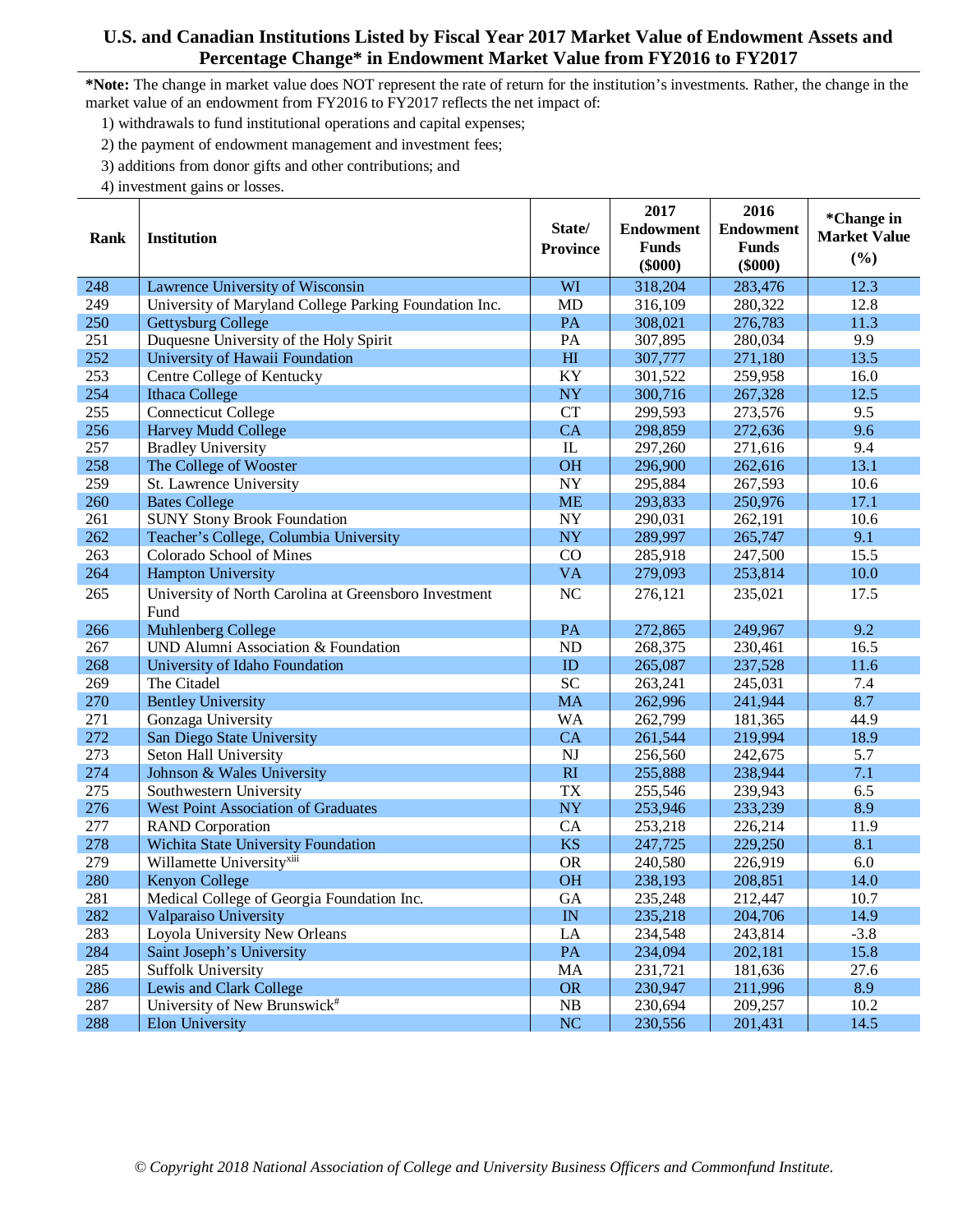- 1) withdrawals to fund institutional operations and capital expenses;
- 2) the payment of endowment management and investment fees;
- 3) additions from donor gifts and other contributions; and
- 4) investment gains or losses.

|      |                                                    |                 | 2017             | 2016             | *Change in          |
|------|----------------------------------------------------|-----------------|------------------|------------------|---------------------|
| Rank | <b>Institution</b>                                 | State/          | <b>Endowment</b> | <b>Endowment</b> | <b>Market Value</b> |
|      |                                                    | <b>Province</b> | <b>Funds</b>     | <b>Funds</b>     | (%)                 |
|      |                                                    |                 | $(\$000)$        | $(\$000)$        |                     |
| 289  | <b>Agnes Scott College</b>                         | <b>GA</b>       | 229,887          | 223,094          | 3.0                 |
| 290  | Illinois Institute of Technology                   | ${\rm IL}$      | 229,414          | 212,165          | 8.1                 |
| 291  | Stetson University Inc.                            | FL              | 228,735          | 205,993          | 11.0                |
| 292  | Kalamazoo College                                  | MI              | 226,974          | 206,774          | 9.8                 |
| 293  | Youngstown State University Foundation             | <b>OH</b>       | 224,974          | 218,232          | 3.1                 |
| 294  | <b>Mercy College</b>                               | <b>NY</b>       | 224,444          | 192,479          | 16.6                |
| 295  | Inter American University of Puerto Rico           | PR              | 224,055          | 201,319          | 11.3                |
| 296  | Ohio Wesleyan University                           | <b>OH</b>       | 222,165          | 203,137          | 9.4                 |
| 297  | University of South Dakota Foundation              | <b>SD</b>       | 221,531          | 209,019          | 6.0                 |
| 298  | Providence College                                 | RI              | 221,071          | 198,601          | 11.3                |
| 299  | Florida Atlantic University Foundation Inc.        | FL              | 215,954          | 194,755          | 10.9                |
| 300  | Loyola University Maryland Inc.                    | <b>MD</b>       | 214,866          | 192,806          | 11.4                |
| 301  | Old Dominion University                            | <b>VA</b>       | 213,543          | 195,039          | 9.5                 |
| 302  | Illinois Wesleyan University                       | ${\rm IL}$      | 212,525          | 206,669          | 2.8                 |
| 303  | Hobart and William Smith Colleges                  | <b>NY</b>       | 211,825          | 185,780          | 14.0                |
| 304  | <b>Washington College</b>                          | <b>MD</b>       | 211,211          | 193,352          | 9.2                 |
| 305  | Drake University                                   | IA              | 210,593          | 192,173          | 9.6                 |
| 306  | <b>Hope College</b>                                | MI              | 210,475          | 185,869          | 13.2                |
| 307  | California Polytechnic State University Foundation | CA              | 209,754          | 190,331          | 10.2                |
| 308  | <b>Goucher College</b>                             | <b>MD</b>       | 209,577          | 201,482          | 4.0                 |
| 309  | John Carroll University                            | <b>OH</b>       | 209,273          | 187,663          | 11.5                |
| 310  | The University of Memphis                          | <b>TN</b>       | 209,133          | 193,753          | 7.9                 |
| 311  | Columbia Theological Seminary                      | GA              | 208,777          | 191,785          | 8.9                 |
| 312  | <b>Butler University</b>                           | IN              | 207,966          | 173,971          | 19.5                |
| 313  | <b>Wheaton College</b>                             | MA              | 205,048          | 184,806          | 11.0                |
| 314  | <b>Allegheny College</b>                           | PA              | 204,513          | 181,636          | 12.6                |
| 315  | The University of Akron Foundation                 | <b>OH</b>       | 203,209          | 188,570          | 7.8                 |
| 316  | <b>University of Maine Foundation</b>              | <b>ME</b>       | 293,012          | 179,887          | 12.9                |
| 317  | University of North Carolina at Charlotte          | NC              | 202,793          | 181,496          | 11.7                |
| 318  | Hendrix College                                    | AR              | 202,675          | 185,257          | 9.4                 |
| 319  | <b>Ball State University Foundation</b>            | IN              | 201,568          | 182,399          | 10.5                |
| 320  | <b>Lycoming College</b>                            | PA              | 200,823          | 194,189          | 3.4                 |
| 321  | Rose-Hulman Institute of Technology                | IN              | 200,518          | 185,327          | 8.2                 |
| 322  | Carleton University#                               | ON              | 200,117          | 178,670          | 12.0                |
| 323  | Florida International University Foundation Inc.   | FL              | 196,281          | 174,061          | 12.8                |
| 324  | <b>Wofford College</b>                             | SC              | 194,390          | 172,367          | 12.8                |
| 325  | Stonehill College, Inc.                            | MA              | 194,142          | 178,738          | 8.6                 |
| 326  | Long Island University                             | <b>NY</b>       | 192,406          | 132,793          | 44.9                |
| 327  | Rowan University Foundation                        | <b>NJ</b>       | 191,835          | 173,209          | 10.8                |
| 328  | <b>Clarkson University</b>                         | <b>NY</b>       | 191,141          | 177,099          | 7.9                 |
| 329  | University of South Alabama                        | ${\rm AL}$      | 190,492          | 172,606          | 10.4                |
| 330  | The University of Scranton                         | PA              | 187,209          | 164,998          | 13.5                |
|      |                                                    |                 |                  |                  |                     |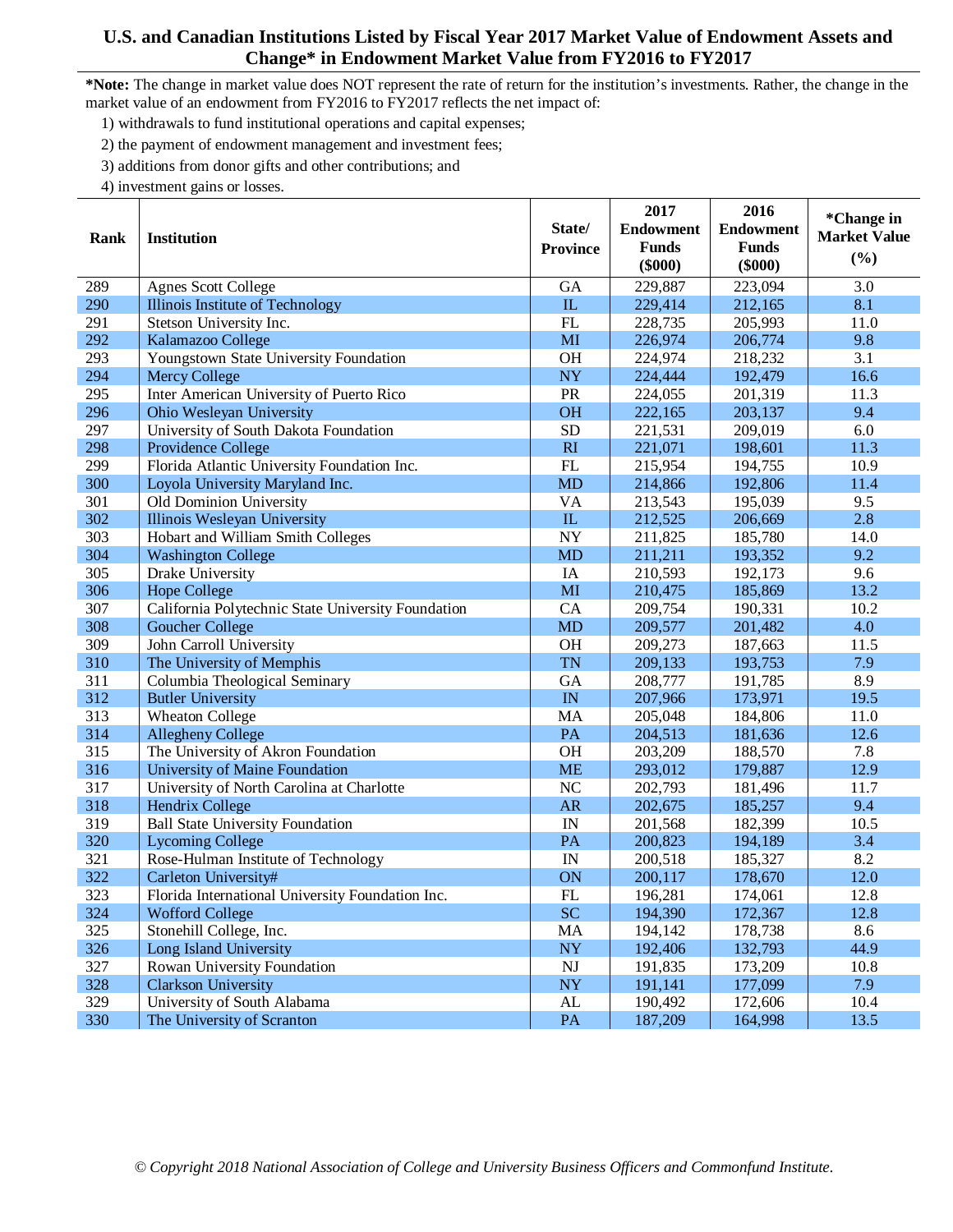- 1) withdrawals to fund institutional operations and capital expenses;
- 2) the payment of endowment management and investment fees;
- 3) additions from donor gifts and other contributions; and
- 4) investment gains or losses.

|      |                                             |                        | 2017             | 2016             | *Change in          |
|------|---------------------------------------------|------------------------|------------------|------------------|---------------------|
| Rank | <b>Institution</b>                          | State/                 | <b>Endowment</b> | <b>Endowment</b> | <b>Market Value</b> |
|      |                                             | <b>Province</b>        | <b>Funds</b>     | <b>Funds</b>     |                     |
|      |                                             |                        | $(\$000)$        | $(\$000)$        | (%)                 |
| 331  | <b>Texas State University</b>               | <b>TX</b>              | 186,676          | 164,749          | 13.3                |
| 332  | University of Montana Foundation            | MT                     | 186,285          | 167,307          | 11.3                |
| 333  | <b>East Carolina University</b>             | NC                     | 185,811          | 164,065          | 13.3                |
| 334  | Lesley University                           | MA                     | 185,686          | 172,728          | 7.5                 |
| 335  | <b>Mills College</b>                        | CA                     | 183,275          | 170,989          | 7.2                 |
| 336  | St, Mary's University of San Antonio, Texas | <b>TX</b>              | 183,037          | 168,765          | 8.5                 |
| 337  | <b>Hollins University</b>                   | <b>VA</b>              | 182,202          | 160,818          | 13.3                |
| 338  | <b>Claremont Graduate University</b>        | CA                     | 181,661          | 168,662          | 7.7                 |
| 339  | Le Moyne College                            | <b>NY</b>              | 180,396          | 157,569          | 14.5                |
| 340  | Saint John's University                     | <b>MN</b>              | 179,747          | 159,304          | 12.8                |
| 341  | Transylvania University                     | KY                     | 179,228          | 167,327          | 7.1                 |
| 342  | Saint Mary's College of California          | CA                     | 178,622          | 164,995          | 8.3                 |
| 343  | North Dakota State University Foundation    | ND                     | 177,636          | 150,410          | 18.1                |
| 344  | Saint Mary's College Notre Dame IN          | IN                     | 177,090          | 160,618          | 10.3                |
| 345  | Adelphi University                          | <b>NY</b>              | 175,802          | 159,396          | 10.3                |
| 346  | <b>Albion College</b>                       | MI                     | 175,619          | 166,560          | 5.44                |
| 347  | <b>Bryant University</b>                    | RI                     | 174,207          | 158,600          | 9.8                 |
| 348  | Gallaudet University                        | DC                     | 173,830          | 164,555          | 5.6                 |
| 349  | <b>Pratt Institute</b>                      | <b>NY</b>              | 173,082          | 150,985          | 14.6                |
| 350  | <b>Stevens Institute of Technology</b>      | <b>NJ</b>              | 173,023          | 158,676          | 9.0                 |
| 351  | <b>Belmont University</b>                   | <b>TN</b>              | 171,744          | 108,061          | 58.9                |
| 352  | Northern Arizona University                 | $\mathbf{A}\mathbf{Z}$ | 170,870          | 143,909          | 18.7                |
| 353  | Pace University                             | <b>NY</b>              | 169,880          | 152,186          | 11.6                |
| 354  | Xavier University                           | <b>OH</b>              | 169,383          | 150,899          | 12.2                |
| 355  | <b>Gustavus Adolphus College</b>            | <b>MN</b>              | 168,679          | 142,791          | 18.1                |
| 356  | St. John's College (MD)                     | <b>MD</b>              | 168,544          | 152,004          | 10.9                |
| 357  | University of the Sciences in Philadelphia  | PA                     | 168,141          | 158,968          | 5.8                 |
| 358  | New Mexico State University & Foundation    | <b>NM</b>              | 167,496          | 152,317          | 10.0                |
| 359  | <b>University of Redlands</b>               | CA                     | 167,166          | 152,892          | 9.3                 |
| 360  | Indiana Wesleyan University                 | IN                     | 166,786          | 146,838          | 13.6                |
| 361  | Montana State University Foundation Inc.    | <b>MT</b>              | 165,708          | 138,207          | 19.9                |
| 362  | <b>Baldwin Wallace University</b>           | <b>OH</b>              | 164,541          | 148,999          | 10.4                |
| 363  | University of Hartford                      | <b>CT</b>              | 164,456          | 145,522          | 13.0                |
| 364  | Columbia College                            | <b>MO</b>              | 163,323          | 149,058          | 9.6                 |
| 365  | <b>Luther College</b>                       | IA                     | 161,826          | 148,873          | 8.7                 |
| 366  | University of North Texas Foundation        | TX                     | 161,221          | 139,289          | 15.7                |
| 367  | Drew University                             | <b>NJ</b>              | 160,363          | 155,871          | 2.9                 |
| 368  | Ohio Northern University                    | <b>OH</b>              | 159,700          | 152,811          | 4.5                 |
| 369  | Augustana College                           | ${\rm IL}$             | 159,525          | 140,702          | 13.4                |
| 370  | Susquehanna University                      | PA                     | 159,398          | 141,624          | 12.5                |
| 371  | California Institute of the Arts            | CA                     | 158,497          | 134,148          | 18.2                |
| 372  | Hampden-Sydney College                      | <b>VA</b>              | 158,476          | 145,388          | 9.0                 |
| 373  | <b>Washburn University Foundation</b>       | <b>KS</b>              | 158,020          | 146,190          | 8.1                 |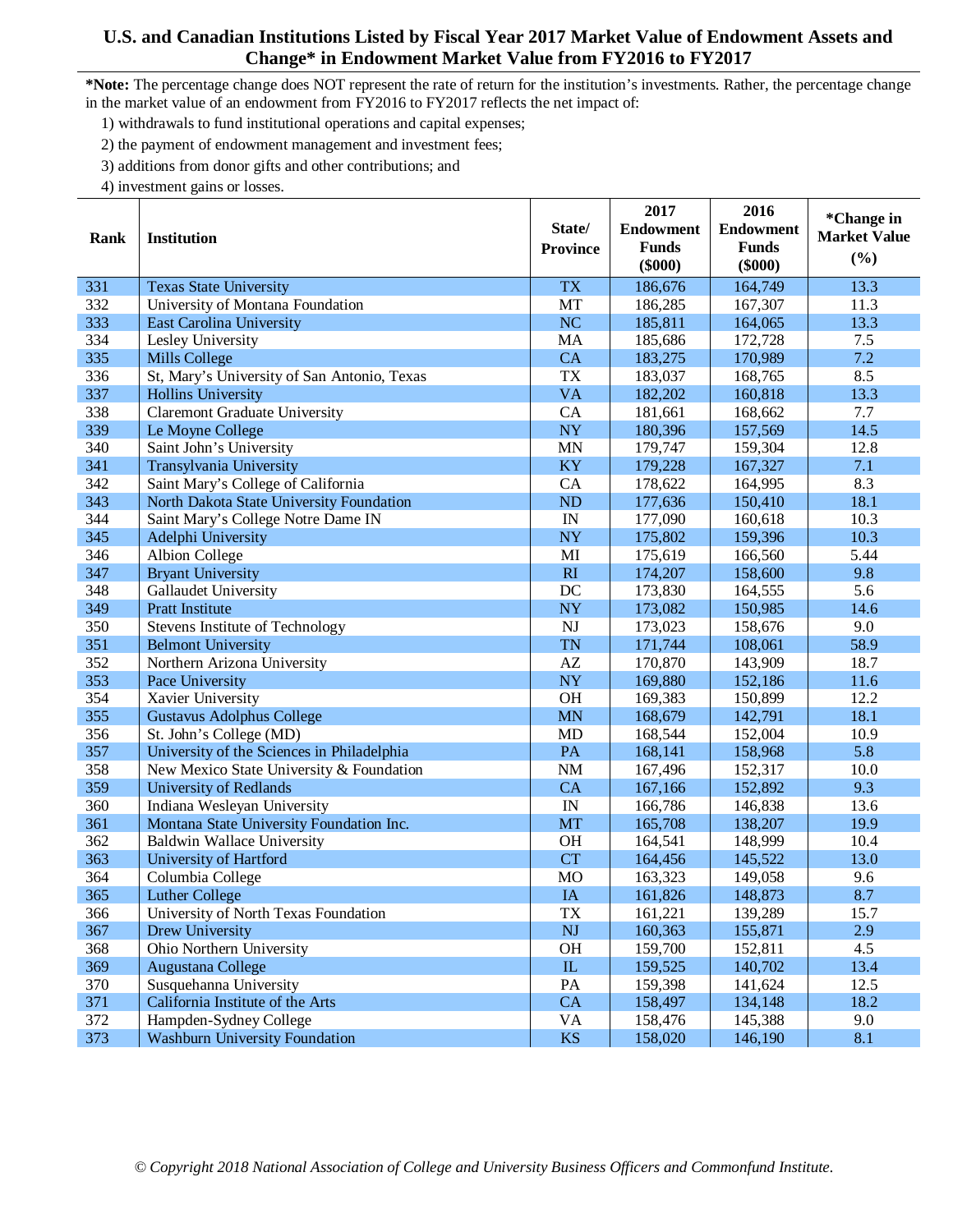- 1) withdrawals to fund institutional operations and capital expenses;
- 2) the payment of endowment management and investment fees;
- 3) additions from donor gifts and other contributions; and
- 4) investment gains or losses.

|      |                                                |                         | 2017             | 2016             | *Change in          |
|------|------------------------------------------------|-------------------------|------------------|------------------|---------------------|
| Rank | <b>Institution</b>                             | State/                  | <b>Endowment</b> | <b>Endowment</b> | <b>Market Value</b> |
|      |                                                | <b>Province</b>         | <b>Funds</b>     | <b>Funds</b>     | (%)                 |
|      |                                                |                         | $(\$000)$        | $(\$000)$        |                     |
| 374  | <b>Sacred Heart University</b>                 | CT                      | 157,505          | 141,618          | 11.2                |
| 375  | The University of Central Florida              | FL                      | 156,863          | 146,416          | 7.1                 |
| 376  | Central Michigan University                    | MI                      | 156,288          | 130,622          | 19.6                |
| 377  | Georgia State University Foundation, Inc.      | <b>GA</b>               | 155,303          | 140,677          | 10.4                |
| 378  | California State University Fresno Foundation  | CA                      | 154,415          | 146,328          | 5.5                 |
| 379  | <b>Beloit College</b>                          | WI                      | 154,057          | 142,487          | 8.1                 |
| 380  | York College of Pennsylvania                   | PA                      | 154,002          | N/A              | N/A                 |
| 381  | <b>Meharry Medical College</b>                 | <b>TN</b>               | 153,653          | N/A              | N/A                 |
| 382  | Western Kentucky University and Foundations    | KY                      | 152,539          | 125,537          | 21.5                |
| 383  | Mennonite Education Agency Investment Fund     | IN                      | 151,719          | 136,986          | 10.8                |
| 384  | Campbell University                            | <b>NC</b>               | 151,136          | N/A              | N/A                 |
| 385  | Randolph-Macon College                         | <b>VA</b>               | 149,139          | 140,605          | 6.1                 |
| 386  | <b>Asbury Theological Seminary</b>             | KY                      | 147,683          | 138,702          | 6.5                 |
| 387  | <b>University of Dubuque</b>                   | <b>IA</b>               | 147,204          | 97,834           | 50.5                |
| 388  | <b>Biola University</b>                        | CA                      | 146,411          | 123,651          | 18.4                |
| 389  | <b>Calvin College</b>                          | MI                      | 145,672          | 129,091          | 12.8                |
| 390  | University of Rhode Island Foundation          | $\overline{RI}$         | 145,563          | 124,629          | 16.8                |
| 391  | <b>Knox College</b>                            | ${\rm IL}$              | 143,246          | 123,722          | 15.8                |
| 392  | San Jose State University and Tower Foundation | CA                      | 142,940          | 125,627          | 13.8                |
| 393  | <b>Hanover College</b>                         | IN                      | 142,055          | 136,171          | 4.3                 |
| 394  | Whitworth University                           | <b>WA</b>               | 141,885          | 127,379          | 11.4                |
| 395  | St. Louis College of Pharmacy                  | <b>MO</b>               | 141,241          | 141,884          | $-0.5$              |
| 396  | St. Ambrose University                         | IA                      | 139,838          | 127,271          | 9.9                 |
| 397  | <b>Messiah College</b>                         | PA                      | 138,313          | 129,753          | 6.6                 |
| 398  | Mount Saint Mary's University                  | CA                      | 138,147          | 126.214          | 9.5                 |
| 399  | <b>Illinois College</b>                        | $\overline{\mathbf{L}}$ | 137,538          | 134,885          | 2.0                 |
| 400  | Pitzer College                                 | CA                      | 136,599          | 126,965          | 7.6                 |
| 401  | <b>Emmanuel College</b>                        | <b>MA</b>               | 136,563          | 125,652          | 8.7                 |
| 402  | Roanoke College                                | <b>VA</b>               | 135,858          | 127,880          | 6.2                 |
| 403  | <b>Saint Anselm College</b>                    | <b>NH</b>               | 134,655          | 122,872          | 9.6                 |
| 404  | Mount Allison University#                      | NB                      | 133,949          | 126,546          | 5.9                 |
| 405  | <b>University of Mount Union</b>               | <b>OH</b>               | 133,651          | 126,881          | 5.3                 |
| 406  | Webster University                             | <b>MO</b>               | 132,311          | 123,323          | 7.3                 |
| 407  | University of the Incarnate Word               | <b>TX</b>               | 132,021          | 124,106          | 6.4                 |
| 408  | <b>Austin College</b>                          | <b>TX</b>               | 131,978          | 125,620          | 5.1                 |
| 409  | Washington & Jefferson College                 | PA                      | 131,026          | 126,089          | 3.9                 |
| 410  | Iona College                                   | $\overline{NY}$         | 130,846          | 116,406          | 12.4                |
| 411  | <b>Ursinus College</b>                         | PA                      | 130,276          | 123,307          | 5.7                 |
| 412  | Southern Illinois University Foundation        | $\mathbf{L}$            | 130,244          | 116,196          | 12.1                |
| 413  | Kent State University Foundation               | <b>OH</b>               | 129,069          | 110,747          | 16.5                |
| 414  | The Culinary Institute of America              | <b>NY</b>               | 128,174          | 109,685          | 17.3                |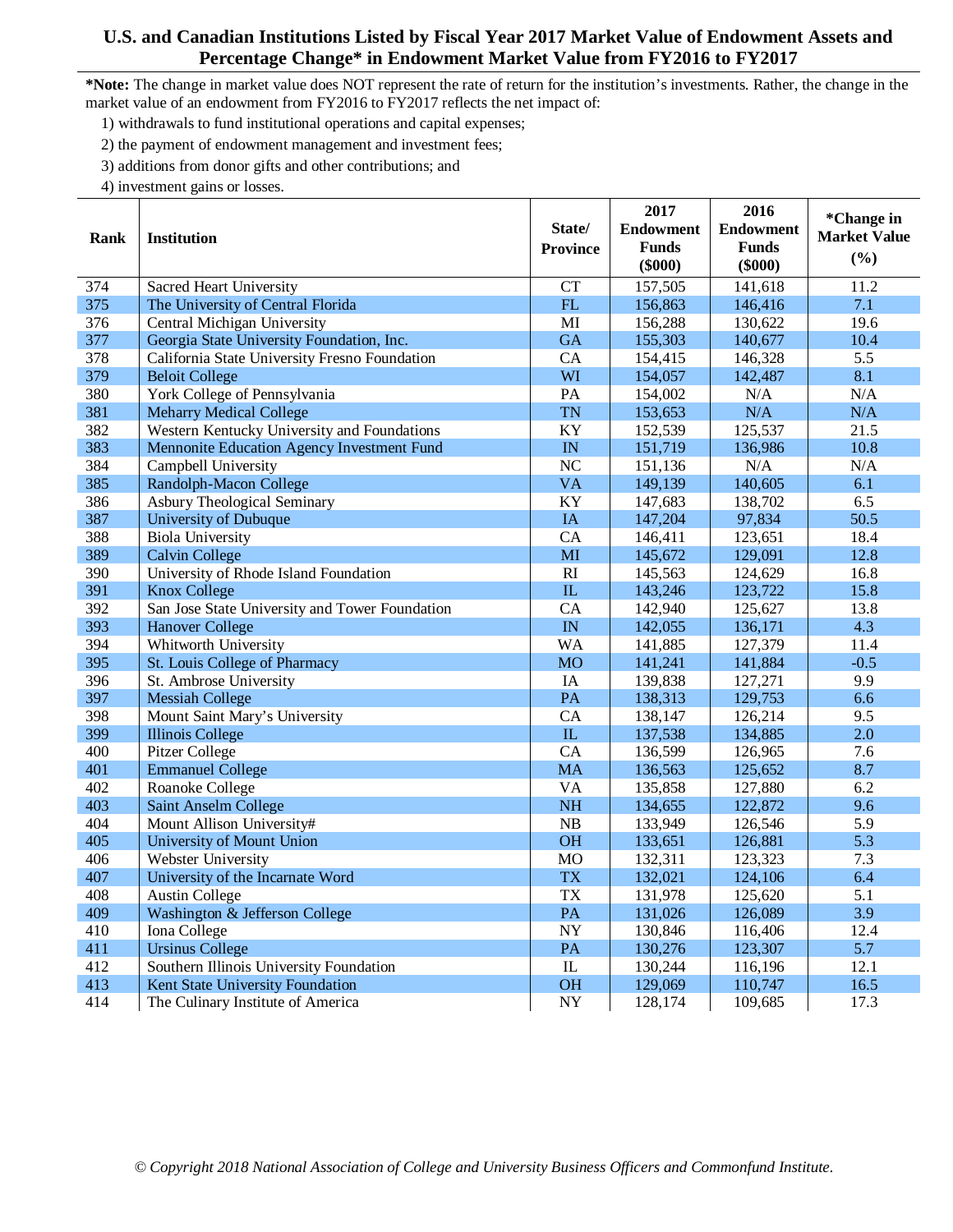- 1) withdrawals to fund institutional operations and capital expenses;
- 2) the payment of endowment management and investment fees;
- 3) additions from donor gifts and other contributions; and
- 4) investment gains or losses.

|      |                                              |                 | 2017             | 2016             | *Change in          |
|------|----------------------------------------------|-----------------|------------------|------------------|---------------------|
| Rank | <b>Institution</b>                           | State/          | <b>Endowment</b> | <b>Endowment</b> | <b>Market Value</b> |
|      |                                              | <b>Province</b> | <b>Funds</b>     | <b>Funds</b>     | (%)                 |
|      |                                              |                 | $(\$000)$        | $(\$000)$        |                     |
| 415  | Harding University Inc.                      | <b>AR</b>       | 128,174          | 119,042          | 7.7                 |
| 416  | Concordia College                            | <b>MN</b>       | 127,789          | 116,126          | 10.0                |
| 417  | Oklahoma Baptist University                  | OK              | 126,580          | 116,709          | 8.5                 |
| 418  | <b>Buena Vista University</b>                | <b>IA</b>       | 125,528          | 127,326          | $-1.4$              |
| 419  | Embry-Riddle Aeronautical University         | FL              | 124,600          | 107,307          | 16.1                |
| 420  | Weber State University                       | UT              | 124,283          | 110,425          | 11.6                |
| 421  | University of Chattanooga Foundation, Inc.   | <b>TN</b>       | 123,956          | 112,948          | 9.7                 |
| 422  | The Marshall University Foundation, Inc.     | <b>WV</b>       | 123,206          | 110,425          | 11.6                |
| 423  | Austin Presbyterian Theological Seminary     | <b>TX</b>       | 123,190          | 115,372          | 6.8                 |
| 424  | Indiana Institute of Technology              | IN              | 123,182          | 102,653          | 20.0                |
| 425  | <b>McDaniel College</b>                      | <b>MD</b>       | 120,462          | 109,516          | 10.0                |
| 426  | Alma College                                 | MI              | 120,218          | 111,889          | 7.4                 |
| 427  | Juniata College                              | PA              | 119,798          | 110,955          | 8.0                 |
| 428  | <b>Alfred University</b>                     | NY              | 118,619          | 105,846          | 12.1                |
| 429  | University of Northern Iowa Foundation       | IA              | 118,393          | 107,559          | 10.1                |
| 430  | Westminster College (Pennsylvania)           | PA              | 118,107          | 109,425          | 7.9                 |
| 431  | Grand Valley State University                | MI              | 116,994          | 102,220          | 14.5                |
| 432  | <b>East Tennessee State University</b>       | <b>TN</b>       | 114,302          | 109,731          | 4.2                 |
| 433  | Linfield College                             | <b>OR</b>       | 113,841          | 101,619          | 12.0                |
| 434  | John Brown University                        | <b>AR</b>       | 113,297          | 99,468           | 13.9                |
| 435  | South Dakota State University Foundation     | <b>SD</b>       | 113,294          | 104,704          | 8.2                 |
| 436  | <b>Monmouth College</b>                      | IL              | 113,169          | 97,976           | 15.5                |
| 437  | Illinois State University Foundation         | IL              | 113,044          | 98,274           | 15.0                |
| 438  | Florida A&M University Foundation, Inc.      | FL              | 113,000          | N/A              | N/A                 |
| 439  | The Foundation of the State of New York      | NY              | 112,517          | 96,307           | 16.8                |
| 440  | Doane University                             | <b>NE</b>       | 112,279          | 108,388          | 3.6                 |
| 441  | New Jersey Institute of Technology           | <b>NJ</b>       | 111,434          | 98,006           | 13.7                |
| 442  | <b>Moravian College</b>                      | PA              | 111,317          | 102,415          | 8.7                 |
| 443  | Queens College of Charlotte                  | N <sub>C</sub>  | 111,049          | 100,835          | 10.1                |
| 444  | University of the Ozarks                     | <b>AR</b>       | 110,874          | 87,915           | 26.1                |
| 445  | Roosevelt University                         | $\rm IL$        | 109,643          | 81,481           | 34.6                |
| 446  | St. Norbert College                          | WI              | 109,171          | 99,575           | 9.6                 |
| 447  | North Central College                        | $\rm IL$        | 108,862          | 97,478           | 11.7                |
| 448  | Millikin University                          | IL              | 108,424          | 115,224          | $-5.9$              |
| 449  | Goshen College                               | IN              | 107,351          | 100,965          | 6.3                 |
| 450  | <b>Carthage College</b>                      | WI              | 106,972          | 85,636           | 24.9                |
| 451  | Wittenberg University                        | <b>OH</b>       | 106,595          | 98,716           | 8.0                 |
| 452  | Michigan Technological University            | MI              | 106,419          | 97,633           | 9.0                 |
| 453  | <b>Cottey College</b>                        | <b>MO</b>       | 106,392          | 104,788          | 1.5                 |
| 454  | University of North Florida Foundation, Inc. | ${\rm FL}$      | 106,179          | N/A              | N/A                 |
| 455  | Lenoir-Rhyne University                      | NC              | 106,007          | 97,139           | 9.1                 |
| 456  | <b>Sam Houston State University</b>          | <b>TX</b>       | 105,445          | 96,512           | 9.3                 |
| 457  | <b>Troy University</b>                       | ${\rm AL}$      | 104,409          | 96,162           | 7.5                 |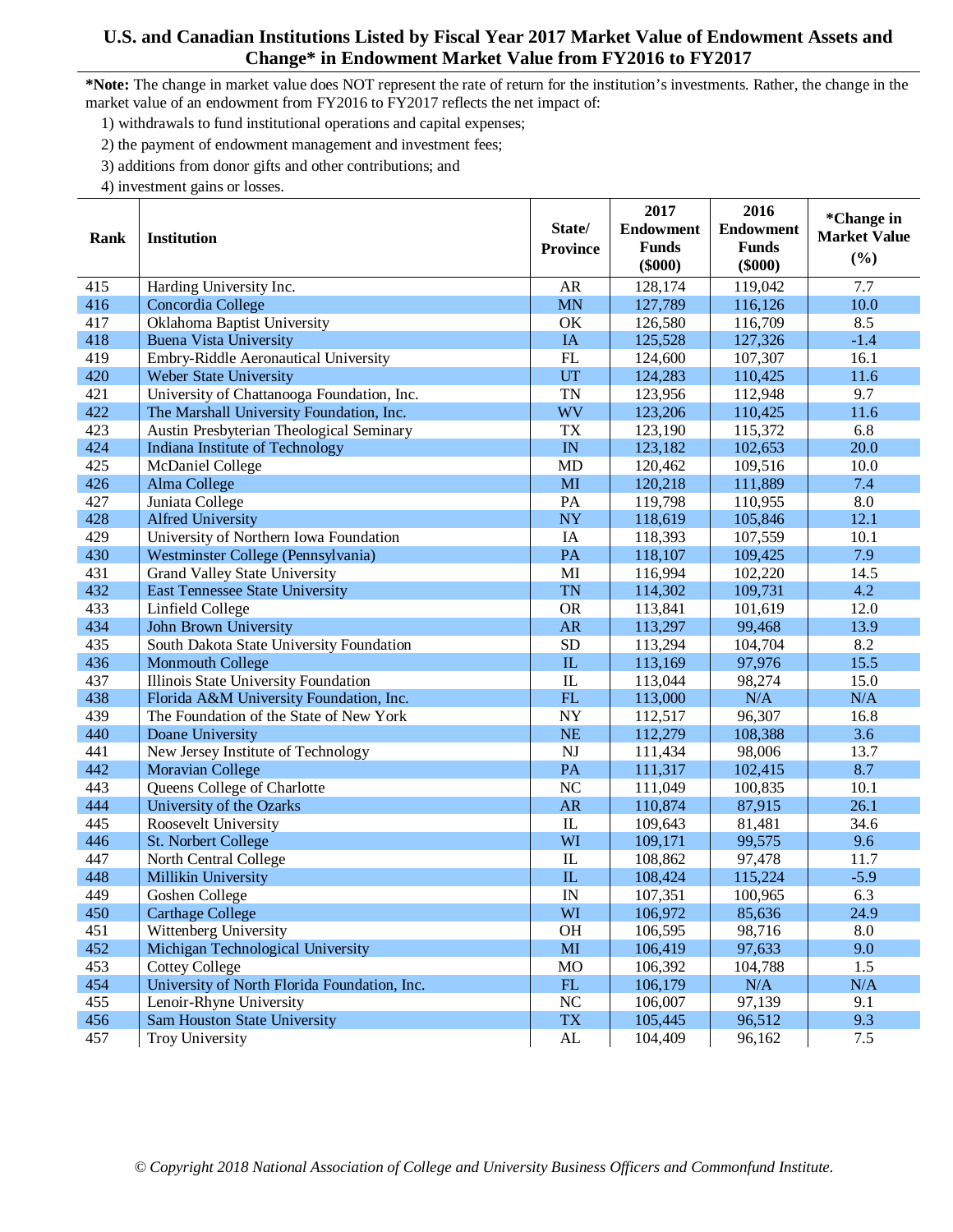- 1) withdrawals to fund institutional operations and capital expenses;
- 2) the payment of endowment management and investment fees;
- 3) additions from donor gifts and other contributions; and
- 4) investment gains or losses.

|      |                                                 |                        | 2017             | 2016             | *Change in          |
|------|-------------------------------------------------|------------------------|------------------|------------------|---------------------|
|      |                                                 | State/                 | <b>Endowment</b> | <b>Endowment</b> | <b>Market Value</b> |
| Rank | <b>Institution</b>                              | <b>Province</b>        | <b>Funds</b>     | <b>Funds</b>     |                     |
|      |                                                 |                        | $(\$000)$        | $(\$000)$        | (%)                 |
| 458  | Sarah Lawrence College                          | NY                     | 104,316          | 89,955           | 16.0                |
| 459  | <b>Lynchburg College</b>                        | <b>VA</b>              | 104,307          | 96,521           | 8.1                 |
| 460  | <b>Curry College</b>                            | MA                     | 104,135          | 95,669           | 8.8                 |
| 461  | <b>Meredith College</b>                         | <b>NC</b>              | 103,514          | 93,091           | 11.2                |
| 462  | Seattle Pacific University                      | <b>WA</b>              | 103,489          | 84,585           | 22.3                |
| 463  | California State University, Northridge         | CA                     | 102,611          | 91,653           | 12.0                |
| 464  | <b>Assumption College</b>                       | MA                     | 102,544          | 93,937           | 9.2                 |
| 465  | University of Indianapolis                      | IN                     | 101,357          | 91,052           | 11.3                |
| 466  | Northern Kentucky University Foundation, Inc.   | KY                     | 100,270          | 89,782           | 11.7                |
| 467  | <b>Christian Theological Seminary</b>           | IN                     | 99,656           | 94,192           | 5.8                 |
| 468  | St. Edward's University                         | <b>TX</b>              | 99,593           | 90,590           | 9.9                 |
| 469  | Appalachian State University and Foundation     | NC                     | 99,593           | 88,738           | 11.1                |
| 470  | Boise State University Foundation, Inc.         | $\rm ID$               | 98,457           | 88,845           | 10.8                |
| 471  | Niagara University                              | NY                     | 98,008           | 87,283           | 12.3                |
| 472  | <b>UC Santa Cruz Foundation</b>                 | CA                     | 96,954           | 82,379           | 17.7                |
| 473  | Middle Tennessee State University               | <b>TN</b>              | 96,809           | 89,260           | 8.5                 |
| 474  | California State Polytechnic University Pomona  | CA                     | 96,139           | 85,625           | 12.3                |
| 475  | California Lutheran University                  | CA                     | 96,040           | 91,724           | 4.7                 |
| 476  | Luther Seminary                                 | <b>MN</b>              | 95,957           | 87,638           | 9.5                 |
| 477  | Northwood University                            | MI                     | 95,288           | 86,516           | 10.1                |
| 478  | Presbyterian College                            | <b>SC</b>              | 95,284           | 88,498           | 7.7                 |
| 479  | Pacific Lutheran University                     | <b>WA</b>              | 95,123           | 81,062           | 17.3                |
| 480  | The University of Southern Mississippi          | <b>MS</b>              | 94,751           | 83,296           | 13.8                |
| 481  | University of North Carolina Wilmington         | NC                     | 94,362           | 81,575           | 15.7                |
| 482  | Wentworth Institute of Technology, Inc.         | MA                     | 94,092           | 84,113           | 11.9                |
| 483  | <b>SUNY Upstate Medical University</b>          | <b>NY</b>              | 94,055           | 83,688           | 12.4                |
| 484  | Texas Lutheran University                       | <b>TX</b>              | 93,991           | 86,843           | 8.2                 |
| 485  | James Madison University Foundation, Inc.       | <b>VA</b>              | 93,160           | 79,977           | 16.5                |
| 486  | Trustees of the Hamline University of Minnesota | <b>MN</b>              | 92,392           | 82,266           | 12.3                |
| 487  | <b>Whittier College</b>                         | <b>CA</b>              | 92,323           | 84,429           | 9.4                 |
| 488  | University of La Verne                          | CA                     | 92,079           | 75,874           | 21.4                |
| 489  | Eastern Virginia Medical School Foundation      | <b>VA</b>              | 91,914           | 82,644           | 11.2                |
| 490  | Fort Hays State University Foundation           | <b>KS</b>              | 91,439           | 69,022           | 32.5                |
| 491  | Hood College of Frederick, MD                   | <b>MD</b>              | 91,295           | 80,900           | 12.8                |
| 492  | ArtCenter College of Design                     | CA                     | 90,330           | 80,805           | 11.8                |
| 493  | Garrett-Evangelical Theological Seminary        | ${\rm IL}$             | 90,016           | 84,432           | 6.6                 |
| 494  | Chatham University                              | PA                     | 89,971           | 86,995           | 3.4                 |
| 495  | Drury University                                | <b>MO</b>              | 89,839           | 82,868           | 8.4                 |
| 496  | <b>Taylor University</b>                        | IN                     | 89,603           | 81,113           | 10.5                |
| 497  | <b>Bridgewater College</b>                      | <b>VA</b>              | 89,432           | 79,424           | 12.6                |
| 498  | Monmouth University                             | $\mathbf{N}\mathbf{J}$ | 89174            | 77,882           | 14.5                |
| 499  | <b>Lake Forest College</b>                      | ${\rm IL}$             | 88,817           | 85,271           | 4.2                 |
|      |                                                 |                        |                  |                  |                     |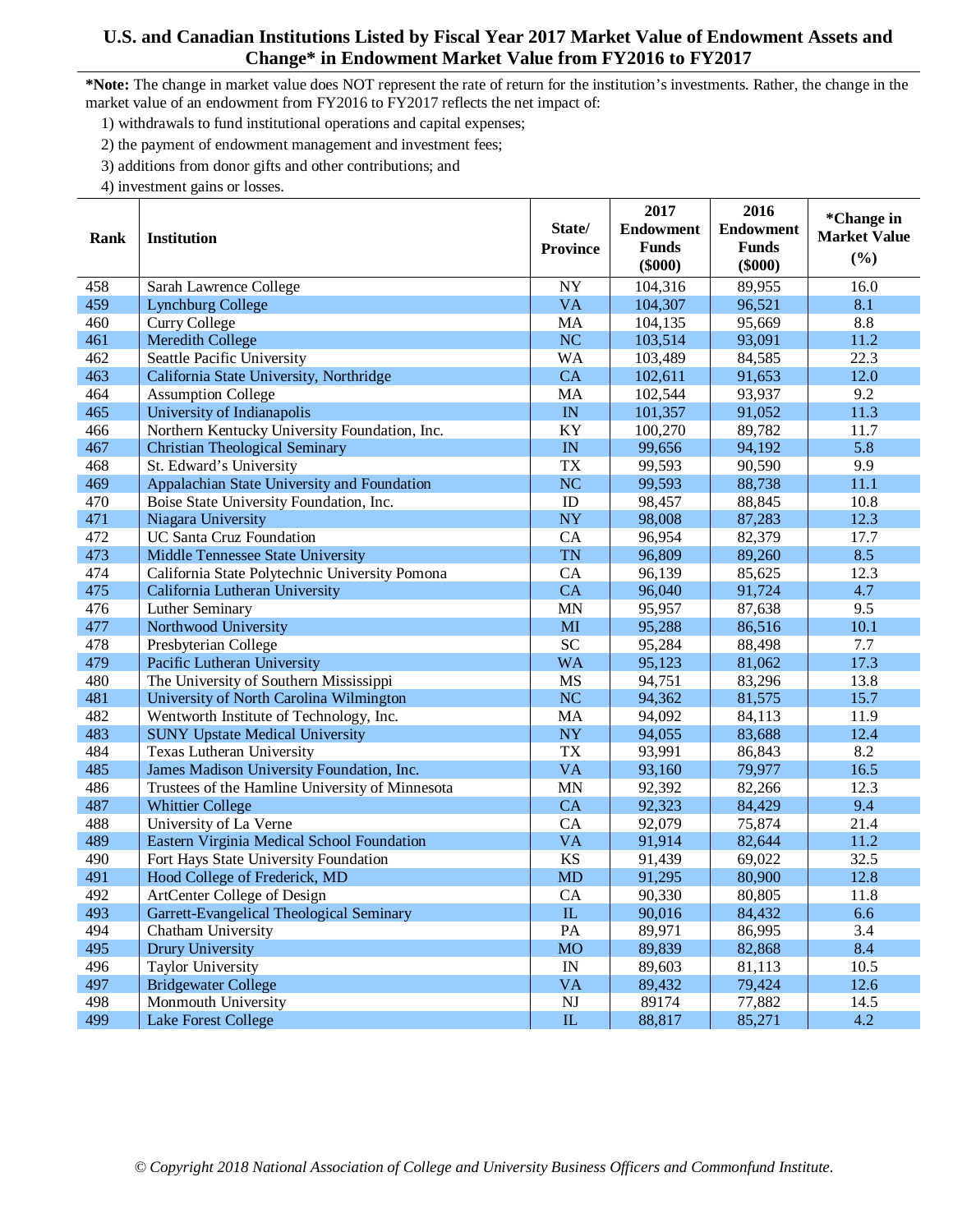- 1) withdrawals to fund institutional operations and capital expenses;
- 2) the payment of endowment management and investment fees;
- 3) additions from donor gifts and other contributions; and
- 4) investment gains or losses.

|      |                                                 |                 | 2017             | 2016             | *Change in          |
|------|-------------------------------------------------|-----------------|------------------|------------------|---------------------|
| Rank | <b>Institution</b>                              | State/          | <b>Endowment</b> | <b>Endowment</b> | <b>Market Value</b> |
|      |                                                 | <b>Province</b> | <b>Funds</b>     | <b>Funds</b>     | (%)                 |
|      |                                                 |                 | $(\$000)$        | $(\$000)$        |                     |
| 500  | Manhattan College                               | <b>NY</b>       | 88,592           | 79,431           | 11.5                |
| 501  | Saint Michael's College                         | <b>VT</b>       | 87,442           | 83,022           | 5.3                 |
| 502  | Widener University                              | PA              | 86,912           | 80,739           | 7.6                 |
| 503  | Maryland Institute College of Art               | <b>MD</b>       | 86,074           | 79,765           | 7.9                 |
| 504  | Wright State University Foundation Inc.         | <b>OH</b>       | 85,798           | 82,862           | 3.5                 |
| 505  | Franklin University                             | <b>OH</b>       | 85,193           | 83,038           | 2.6                 |
| 506  | La Salle University                             | PA              | 85,131           | 81,634           | 4.3                 |
| 507  | <b>Roger Williams University</b>                | R <sub>I</sub>  | 85,112           | 79,246           | 7.4                 |
| 508  | Oakland University                              | MI              | 85,050           | 75,673           | 12.4                |
| 509  | University of Evansville                        | IN              | 84,754           | 79,463           | 6.7                 |
| 510  | Franklin College                                | IN              | 84,607           | 80,617           | 4.9                 |
| 511  | <b>Westmont College</b>                         | CA              | 84,028           | N/A              | N/A                 |
| 512  | <b>McCormick Theological Seminary</b>           | ${\rm IL}$      | 84,025           | 81,397           | 3.2                 |
| 513  | San Francisco State University Foundation       | CA              | 83,744           | 72,207           | 16.0                |
| 514  | St. John Fisher College                         | <b>NY</b>       | 83,680           | 74,745           | 12.0                |
| 515  | Emporia State University Foundation Inc.        | KS              | 83,571           | 77,772           | 7.8                 |
| 516  | Fairleigh Dickinson University                  | <b>NJ</b>       | 83,300           | 72,099           | 15.5                |
| 517  | University of Northern Colorado Foundation Inc. | CO              | 82,782           | 76,855           | 7.7                 |
| 518  | <b>Kettering University</b>                     | MI              | 82,615           | 75,432           | 9.5                 |
| 519  | Eastern Illinois University Foundation          | $\rm IL$        | 82,101           | 74,818           | 9.7                 |
| 520  | McMurry University                              | <b>TX</b>       | 82,012           | 72,642           | 12.9                |
| 521  | <b>Brite Divinity School</b>                    | <b>TX</b>       | 81,801           | 78,107           | 4.7                 |
| 522  | College of St. Scholastica Inc.                 | <b>MN</b>       | 81,621           | 68,764           | 18.7                |
| 523  | Augustana University                            | <b>SD</b>       | 80,985           | 72,026           | 12.4                |
| 524  | Louisville Presbyterian Theological Seminary    | KY              | 80,930           | N/A              | N/A                 |
| 525  | College of Charleston Foundation                | <b>SC</b>       | 80,870           | 71,309           | 13.4                |
| 526  | Saginaw Valley State University Foundation      | MI              | 80,534           | 73,289           | 9.9                 |
| 527  | DeSales University                              | PA              | 80,040           | 69,226           | 15.6                |
| 528  | Lipscomb University                             | <b>TN</b>       | 79,077           | 68,798           | 14.9                |
| 529  | <b>Ripon College</b>                            | WI              | 79,051           | 76,721           | 3.0                 |
| 530  | <b>Endicott College</b>                         | <b>MA</b>       | 79,002           | 67,162           | 17.6                |
| 531  | Palm Beach Atlantic University                  | FL              | 78,491           | 74,082           | 6.0                 |
| 532  | <b>New York Medical College</b>                 | <b>NY</b>       | 78,365           | 73,778           | 6.2                 |
| 533  | Capital University                              | <b>OH</b>       | 78,045           | 71,503           | 9.1                 |
| 534  | George Mason University Foundation Inc.         | <b>VA</b>       | 77,692           | 71,566           | 8.6                 |
| 535  | Murray State University                         | KY              | 77,580           | 64,861           | 19.6                |
| 536  | <b>Westminster College</b>                      | UT              | 77,441           | 68,661           | 12.8                |
| 537  | Marietta College                                | <b>OH</b>       | 77,352           | 70,671           | 9.5                 |
| 538  | Muskingum University                            | <b>OH</b>       | 77,231           | 71,950           | 7.3                 |
| 539  | Western Carolina University                     | $\rm NC$        | 76,976           | 66,676           | 15.4                |
| 540  | <b>Converse College</b>                         | <b>SC</b>       | 76,725           | 70,303           | 9.1                 |
| 541  | <b>Central College</b>                          | IA              | 76,453           | 71,347           | 7.2                 |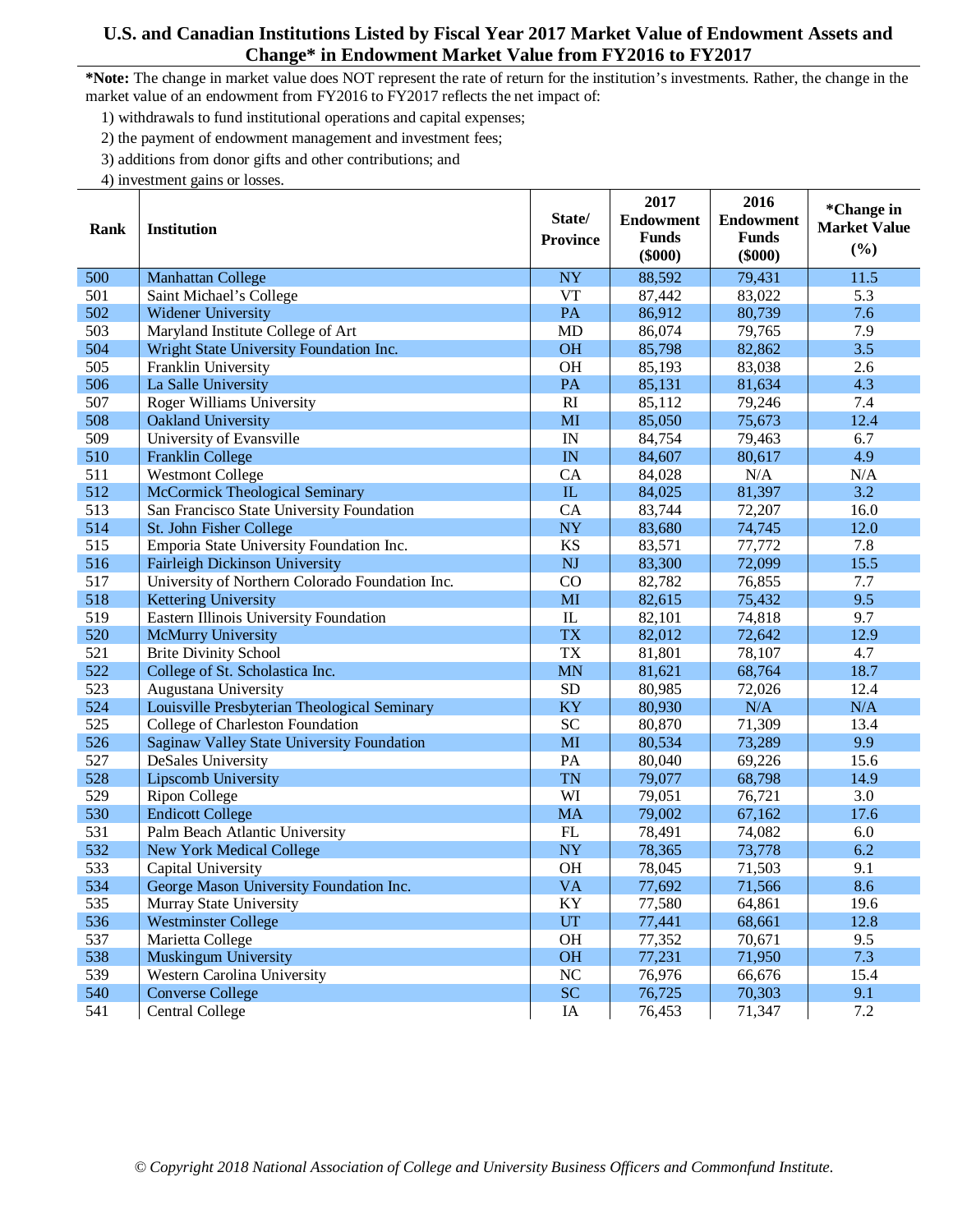- 1) withdrawals to fund institutional operations and capital expenses;
- 2) the payment of endowment management and investment fees;
- 3) additions from donor gifts and other contributions; and
- 4) investment gains or losses.

|             |                                                                |                 | 2017             | 2016             | *Change in          |
|-------------|----------------------------------------------------------------|-----------------|------------------|------------------|---------------------|
| <b>Rank</b> | <b>Institution</b>                                             | State/          | <b>Endowment</b> | <b>Endowment</b> | <b>Market Value</b> |
|             |                                                                | <b>Province</b> | <b>Funds</b>     | <b>Funds</b>     |                     |
|             |                                                                |                 | $(\$000)$        | $(\$000)$        | (%)                 |
| 542         | Elizabethtown College                                          | PA              | 76,065           | 69,815           | 9.0                 |
| 543         | St. Francis College                                            | <b>NY</b>       | 75,386           | 71,009           | 6.2                 |
| 544         | <b>Purchase College Foundation</b>                             | NY              | 75,382           | 67,178           | 12.2                |
| 545         | King's College                                                 | PA              | 75,366           | 67,012           | 12.5                |
| 546         | Broward College Foundation Inc.                                | FL              | 75,009           | 68,960           | 8.8                 |
| 547         | North Park University                                          | $\mathbf{I}$    | 74,876           | 72,046           | 3.9                 |
| 548         | Northern Illinois University Foundation                        | IL              | 74,719           | 66,508           | 12.3                |
| 549         | <b>Guilford College</b>                                        | N <sub>C</sub>  | 74,545           | 64,422           | 15.7                |
| 550         | <b>Cornell College</b>                                         | IA              | 74,502           | 70,926           | 5.0                 |
| 551         | <b>Wagner College</b>                                          | NY              | 74,482           | 78,369           | $-5.0$              |
| 552         | The Ferris Foundation                                          | MI              | 73,825           | 65,226           | 13.2                |
| 553         | University of Arkansas Fort Smith Foundation                   | AR              | 73,413           | 66,217           | 10.9                |
| 554         | Flagler College Inc.                                           | FL              | 73,349           | 64,711           | 13.3                |
| 555         | Florida Institute of Technology                                | FL              | 72,377           | 62,703           | 15.4                |
| 556         | <b>College of Saint Benedict</b>                               | <b>MN</b>       | 72,144           | 60,290           | 19.7                |
| 557         | Montclair State University Foundation                          | <b>NJ</b>       | 72,053           | 62,842           | 14.7                |
| 558         | <b>Eastern Michigan University Foundation</b>                  | MI              | 71,975           | 66,218           | 8.7                 |
| 559         | University of Wisconsin-Eau Claire Foundation                  | WI              | 71,452           | 67,490           | 5.9                 |
| 560         | <b>Springfield College</b>                                     | <b>MA</b>       | 70,520           | 60,222           | 17.1                |
| 561         | Valencia College Foundation                                    | FL              | 70,318           | 63,658           | 10.5                |
| 562         | College of Central Florida Foundation Inc.                     | ${\rm FL}$      | 70,257           | 64,171           | 9.5                 |
| 563         | Pittsburg State University Foundation Inc.                     | <b>KS</b>       | 70,178           | 64,555           | 8.7                 |
| 564         | University of West Florida Foundation Inc.                     | FL              | 70,146           | 60,043           | 16.8                |
| 565         | Lewis University                                               | IL              | 69,021           | 55,131           | 25.2                |
| 566         | Arcadia University                                             | PA              | 68,859           | 62,893           | 9.5                 |
| 567         | Albright College                                               | PA              | 68,284           | 63,008           | 8.4                 |
| 568         | Florida Southern College                                       | FL              | 67,816           | 62,223           | 9.0                 |
| 569         | Lebanon Valley College                                         | PA              | 67,470           | 60,271           | 11.9                |
| 570         | Indiana University of Pennsylvania & Foundation <sup>xiv</sup> | PA              | 66,975           | 60,683           | 10.4                |
| 571         | California State University Long Beach                         | CA              | 66,613           | N/A              | N/A                 |
| 572         | Western Washington University Foundation                       | <b>WA</b>       | 66,277           | 59,407           | 11.6                |
| 573         | Arkansas State University System Foundation                    | AR              | 66,217           | 54,910           | 20.6                |
| 574         | Pacific University                                             | <b>OR</b>       | 66,012           | 59,902           | 10.2                |
| 575         | Maryville College                                              | <b>TN</b>       | 65,960           | 63,769           | 3.4                 |
| 576         | <b>Nazareth College</b>                                        | <b>NY</b>       | 65,661           | 59,594           | 10.2                |
| 577         | Eastern Kentucky University Foundation                         | KY              | 65,639           | 57,903           | 13.4                |
| 578         | Webb Institute                                                 | <b>NY</b>       | 65,525           | 59,617           | 9.9                 |
| 579         | University at Albany Foundation                                | <b>NY</b>       | 65,342           | 59,273           | 10.2                |
| 580         | <b>Texas Woman's University</b>                                | <b>TX</b>       | 65,087           | 58,717           | 10.8                |
| 581         | Keck Graduate Institute of Applied Life Sciences               | CA              | 64,528           | 62,333           | 3.5                 |
| 582         | St. Bonaventure University                                     | <b>NY</b>       | 64,140           | 57,944           | 10.7                |
| 583         | Shenandoah University                                          | VA              | 63,374           | 60,294           | 5.1                 |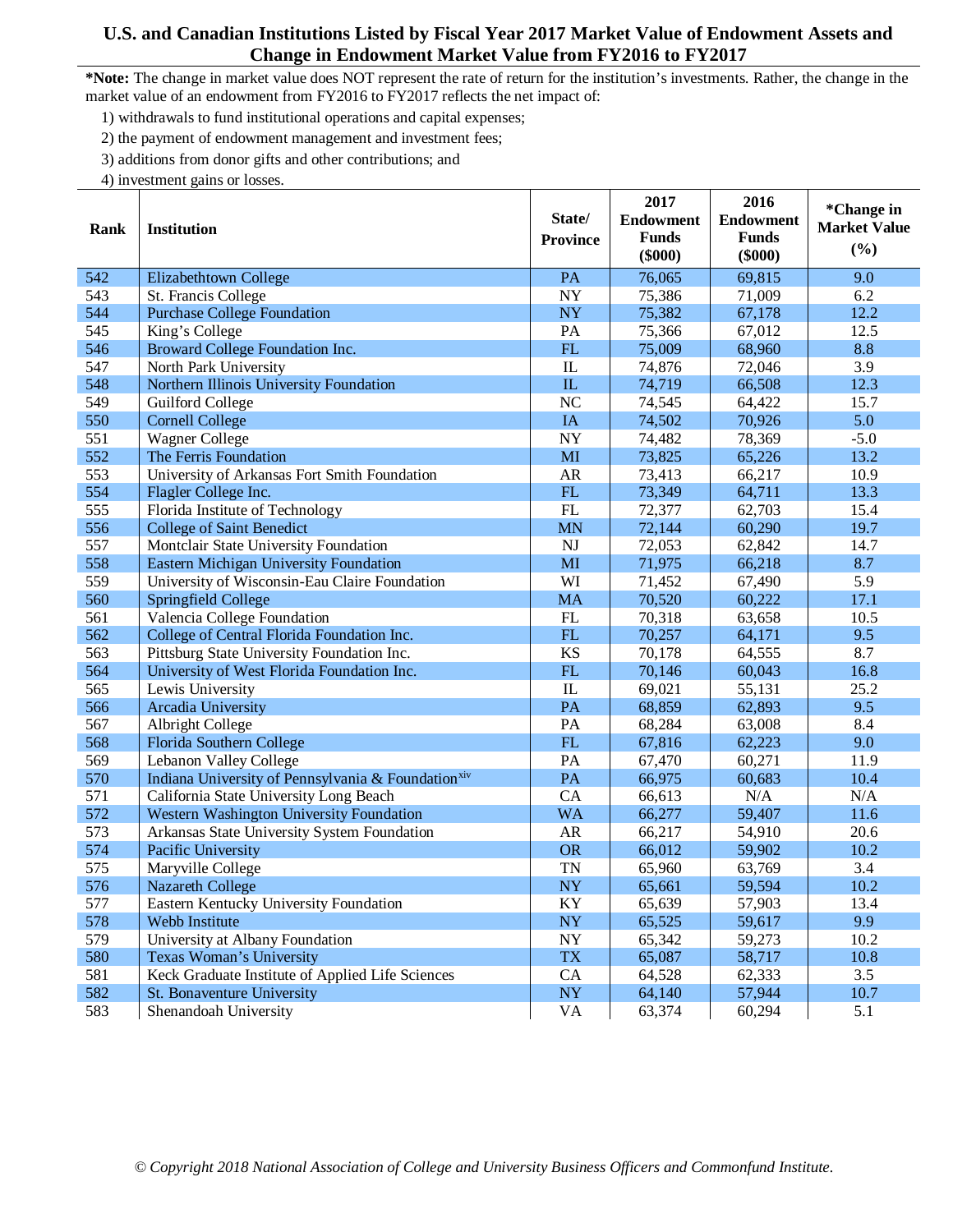- 1) withdrawals to fund institutional operations and capital expenses;
- 2) the payment of endowment management and investment fees;
- 3) additions from donor gifts and other contributions; and
- 4) investment gains or losses.

|      |                                                     |                 | 2017             | 2016             | *Change in          |
|------|-----------------------------------------------------|-----------------|------------------|------------------|---------------------|
| Rank | <b>Institution</b>                                  | State/          | <b>Endowment</b> | <b>Endowment</b> | <b>Market Value</b> |
|      |                                                     | <b>Province</b> | <b>Funds</b>     | <b>Funds</b>     | (%)                 |
|      |                                                     |                 | $(\$000)$        | $(\$000)$        |                     |
| 584  | Indiana State University Foundation Inc.            | IN              | 62,299           | 52,713           | 18.2                |
| 585  | Cal State Fullerton Philanthropic Foundation        | CA              | 61,234           | 53,113           | 15.3                |
| 586  | <b>Tennessee Tech University</b>                    | <b>TN</b>       | 61,091           | 52,931           | 15.4                |
| 587  | <b>Clark College Foundation</b>                     | <b>WA</b>       | 61,004           | 57,665           | 5.8                 |
| 588  | California State University Chico                   | <b>CA</b>       | 60,995           | 53,938           | 13.1                |
| 589  | Gannon University                                   | PA              | 60,226           | 56,566           | 6.5                 |
| 590  | <b>Manchester University</b>                        | IN              | 60,186           | 55,819           | 7.8                 |
| 591  | Minnesota State University Mankato                  | <b>MN</b>       | 59,916           | 51,018           | 17.4                |
| 592  | <b>Salve Regina University</b>                      | RI              | 59,885           | 53,951           | 11.0                |
| 593  | Rider University                                    | <b>NJ</b>       | 58,676           | 56,251           | 4.3                 |
| 594  | University of Northern British Columbia#            | <b>BC</b>       | 58,330           | 56,945           | 2.4                 |
| 595  | Columbus State University Foundation                | GA              | 58,329           | 52,359           | 11.4                |
| 596  | <b>Carroll University</b>                           | WI              | 57,549           | 51,973           | 10.7                |
| 597  | Regis University                                    | CO              | 57,505           | 53,345           | 7.8                 |
| 598  | <b>Bellarmine University</b>                        | <b>KY</b>       | 57,378           | 50,543           | 13.5                |
| 599  | Kentucky Community and Technical College System     | KY              | 56,841           | 49,766           | 14.2                |
| 600  | Virginia Wesleyan University                        | <b>VA</b>       | 56,810           | 52,577           | 8.1                 |
| 601  | Wilson College                                      | PA              | 56,424           | 57,811           | $-2.4$              |
| 602  | Nebraska Wesleyan University                        | <b>NE</b>       | 56,351           | 51,146           | 10.2                |
| 603  | <b>Eckerd College</b>                               | FL              | 55,878           | 51,282           | 9.0                 |
| 604  | <b>Tennessee State University Foundation</b>        | <b>TN</b>       | 55,840           | 50,246           | 11.1                |
| 605  | Howard Payne University                             | <b>TX</b>       | 55,604           | 51,403           | 8.2                 |
| 606  | Foundation for the University of the Virgin Islands | VI              | 55,549           | 54,968           | 1.1                 |
| 607  | North Carolina A&T State University & Foundation    | N <sub>C</sub>  | 55,231           | 48,074           | 14.9                |
| 608  | <b>Salisbury University Foundation</b>              | <b>MD</b>       | 55,087           | 51,188           | 7.6                 |
| 609  | <b>High Point University</b>                        | NC              | 54,874           | 49,051           | 11.9                |
| 610  | <b>Wilkes University</b>                            | PA              | 54,760           | 47,608           | 15.0                |
| 611  | Merrimack College                                   | <b>MA</b>       | 54,359           | 49,914           | 8.9                 |
| 612  | <b>New York Chiropractic College</b>                | <b>NY</b>       | 54,286           | 49,324           | 10.1                |
| 613  | Texas Southern University                           | <b>TX</b>       | 54,171           | 48,163           | 12.5                |
| 614  | Warren Wilson College                               | <b>NC</b>       | 53,133           | 52,102           | 2.0                 |
| 615  | State University College at Oneonta Foundation      | <b>NY</b>       | 52,886           | 48,837           | 8.3                 |
| 616  | Minneapolis College of Art and Design               | <b>MN</b>       | 52,832           | 47,917           | 10.3                |
| 617  | Freed-Hardeman University                           | <b>TN</b>       | 52,671           | 48,966           | 7.6                 |
| 618  | Georgian Court University                           | <b>NJ</b>       | 52,523           | 48,966           | 7.3                 |
| 619  | Western New England University                      | <b>MA</b>       | 51,376           | 46,391           | 10.7                |
| 620  | <b>Graceland University</b>                         | IA              | 51,361           | 47,723           | 7.6                 |
| 621  | <b>Houghton College</b>                             | $\overline{NY}$ | 51,283           | 45,971           | 11.6                |
| 622  | Alabama A&M University                              | AL              | 51,070           | 51,100           | $-0.1$              |
| 623  | Georgia Southern University Foundation Inc.         | GA              | 50,999           | 47,376           | 7.6                 |
| 624  | Ferrum College                                      | <b>VA</b>       | 50,959           | 45,214           | 12.7                |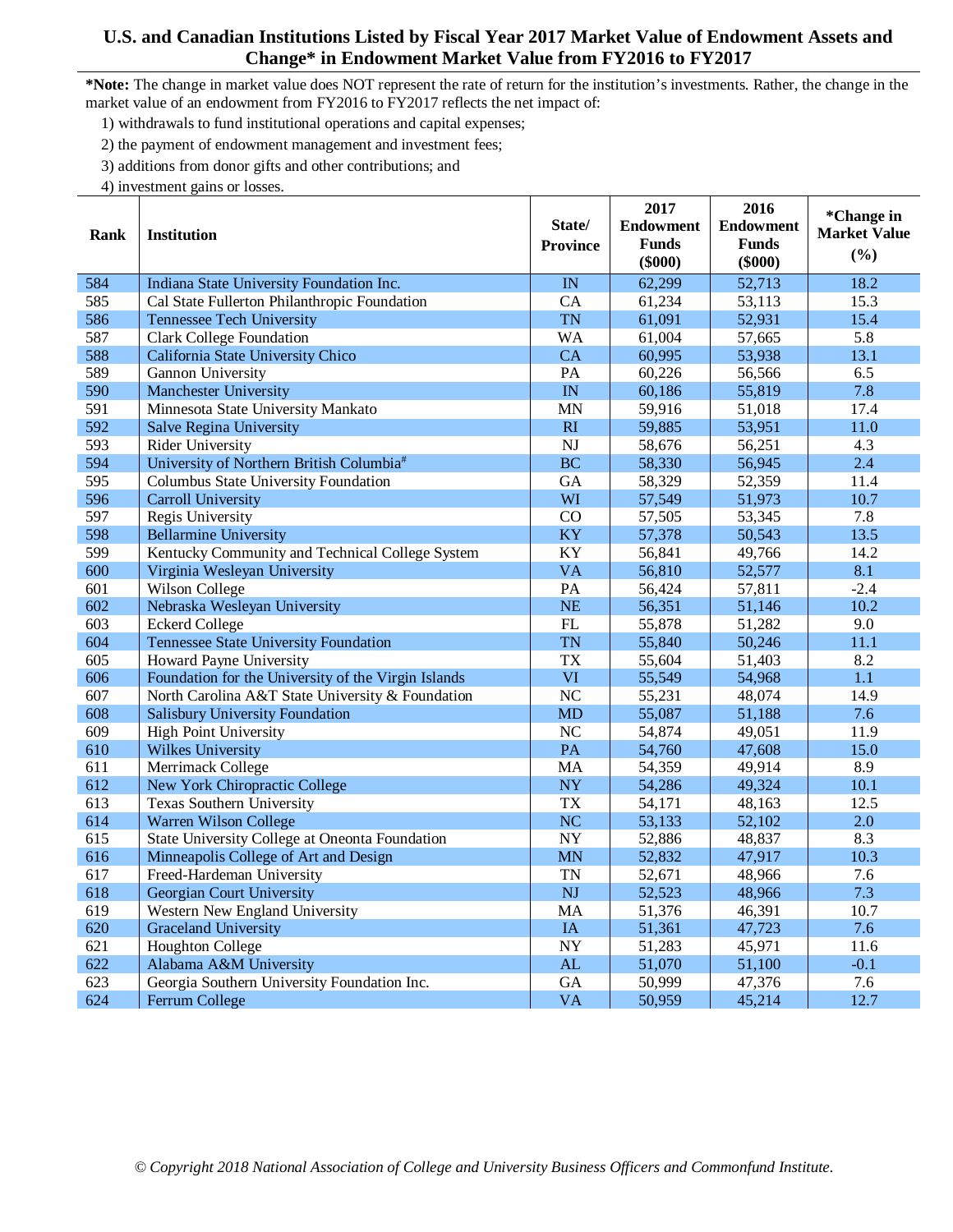**\*Note:** The change does NOT represent the rate of return for the institution's investments. Rather, the change in the market value of an endowment from FY2016 to FY2017 reflects the net impact of:

1) withdrawals to fund institutional operations and capital expenses;

2) the payment of endowment management and investment fees;

3) additions from donor gifts and other contributions; and

| Rank | <b>Institution</b>                            | State/<br><b>Province</b> | 2017<br><b>Endowment</b><br><b>Funds</b><br>$(\$000)$ | 2016<br><b>Endowment</b><br><b>Funds</b><br>$(\$000)$ | *Change in<br><b>Market Value</b><br>(%) |
|------|-----------------------------------------------|---------------------------|-------------------------------------------------------|-------------------------------------------------------|------------------------------------------|
| 625  | <b>Holy Names University</b>                  | <b>CA</b>                 | 50,946                                                | 47,674                                                | 6.9                                      |
| 626  | LaGrange College                              | <b>GA</b>                 | 50,908                                                | 49,012                                                | 3.9                                      |
| 627  | Viterbo University Inc.                       | WI                        | 50,865                                                | 44,727                                                | 13.7                                     |
| 628  | Maryville University of St. Louis             | <b>MO</b>                 | 50,672                                                | 44,285                                                | 14.4                                     |
| 629  | <b>Winthrop University Foundation</b>         | <b>SC</b>                 | 50,277                                                | 40,968                                                | 22.7                                     |
| 630  | Radford University Foundation Inc.            | VA                        | 50,153                                                | 44,784                                                | 12.0                                     |
| 631  | <b>Hartford Seminary Foundation</b>           | <b>CT</b>                 | 49,613                                                | 46,265                                                | 7.2                                      |
| 632  | Northwestern College                          | IA                        | 49,413                                                | 44,166                                                | 11.9                                     |
| 633  | Misericordia University                       | PA                        | 49,224                                                | 43,550                                                | 13.0                                     |
| 634  | Friends University                            | KS                        | 49,065                                                | 43,134                                                | 13.7                                     |
| 635  | Moody Bible Institute of Chicago              | ${\rm IL}$                | 49,006                                                | 45,265                                                | 8.3                                      |
| 636  | Heidelberg University                         | <b>OH</b>                 | 48,937                                                | 44,838                                                | 9.1                                      |
| 637  | <b>Saint Francis University</b>               | PA                        | 48,642                                                | 42,724                                                | 13.9                                     |
| 638  | Gateway Seminary                              | CA                        | 48,475                                                | 50,671                                                | $-4.3$                                   |
| 639  | Hampshire College                             | <b>MA</b>                 | 48,462                                                | 39,606                                                | 22.4                                     |
| 640  | University of Mary Washington                 | <b>VA</b>                 | 47,957                                                | 43,653                                                | 9.9                                      |
| 641  | California Baptist University                 | CA                        | 47,704                                                | 41,825                                                | 14.7                                     |
| 642  | Sonoma State University Foundation            | CA                        | 47,077                                                | 44,020                                                | 6.9                                      |
| 643  | Golden Gate University                        | <b>CA</b>                 | 46,266                                                | 50,252                                                | $-7.9$                                   |
| 644  | University of Baltimore Foundation            | <b>MD</b>                 | 46,082                                                | 41,950                                                | 9.9                                      |
| 645  | <b>McPherson College</b>                      | <b>KS</b>                 | 46,072                                                | 44,411                                                | 3.7                                      |
| 646  | Northampton County Area Community College     | PA                        | 46,060                                                | 40,846                                                | 12.8                                     |
| 647  | Ringling College of Art and Design            | FL                        | 45,631                                                | 40,961                                                | 11.4                                     |
| 648  | Graduate Theological Union                    | CA                        | 45,604                                                | 41,654                                                | 9.5                                      |
| 649  | The University Foundation at Sacramento State | CA                        | 45,581                                                | 39,568                                                | 15.2                                     |
| 650  | Morningside College                           | IA                        | 45,395                                                | 41,808                                                | 8.6                                      |
| 651  | <b>Brenau University</b>                      | <b>GA</b>                 | 45,254                                                | 30,309                                                | 49.3                                     |
| 652  | <b>Coker College</b>                          | <b>SC</b>                 | 45,027                                                | 40,554                                                | 11.0                                     |
| 653  | <b>Cleveland Institute of Music</b>           | <b>OH</b>                 | 44,635                                                | 40,331                                                | 10.7                                     |
| 654  | The University of North Carolina at Asheville | NC                        | 44,292                                                | 40,499                                                | 9.4                                      |
| 655  | Jacksonville University                       | FL                        | 44,286                                                | 43,782                                                | 1.1                                      |
| 656  | Augsburg University                           | <b>MN</b>                 | 43,878                                                | 39,413                                                | 11.3                                     |
| 657  | Bethany Lutheran College Inc.                 | <b>MN</b>                 | 43,296                                                | 39,853                                                | 8.6                                      |
| 658  | Salus University                              | PA                        | 43,207                                                | 38,446                                                | 12.4                                     |
| 659  | <b>Marymount University</b>                   | <b>VA</b>                 | 43,050                                                | 37,393                                                | 15.1                                     |
| 660  | University of Central Missouri                | MO                        | 42,891                                                | 47,193                                                | $-9.1$                                   |
| 661  | <b>SUNY Cortland-College Foundation</b>       | <b>NY</b>                 | 42,510                                                | 37,626                                                | 13.0                                     |
| 662  | The College of Saint Rose                     | $\ensuremath{\text{NY}}$  | 42,289                                                | 39,279                                                | 7.7                                      |
| 663  | Winston Salem State University & Foundation   | <b>NC</b>                 | 42,284                                                | 37,542                                                | 12.6                                     |
| 664  | <b>Bloomsburg University Foundation</b>       | PA                        | 42,000                                                | 28,052                                                | 49.7                                     |
| 665  | Concordia University St. Paul                 | MN                        | 41,958                                                | 41,498                                                | 1.1                                      |
| 666  | <b>Lasell College</b>                         | MA                        | 41,706                                                | 39,099                                                | 6.7                                      |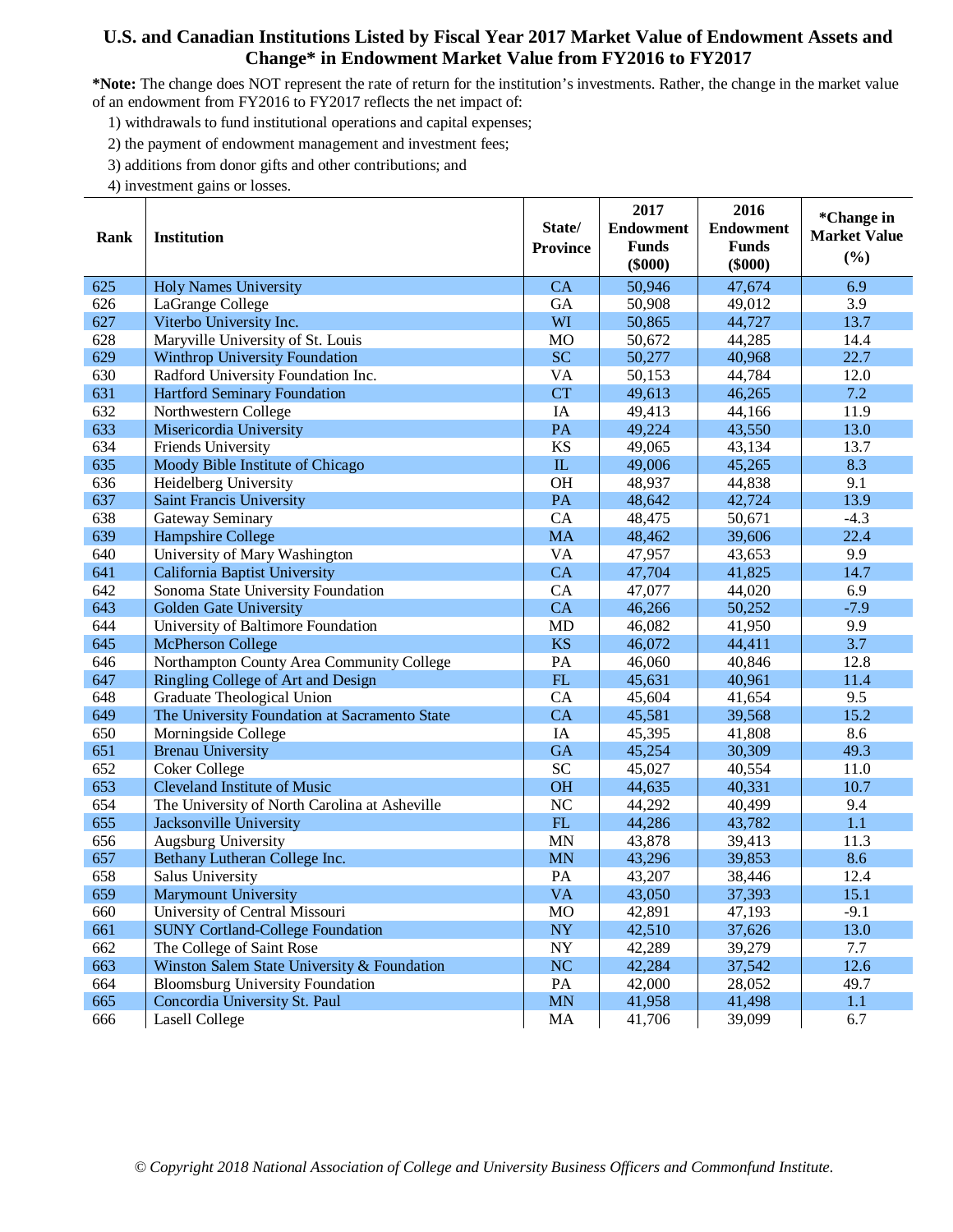## **U.S. and Canadian Institutions Listed by Fiscal Year 2017 Endowment Market Value and Percentage Change\* in Endowment Market Value from FY2016 to FY2017**

**\*Note:** The change in market value does NOT represent the rate of return for the institution's investments. Rather, the change in the market value of an endowment from FY2016 to FY2017 reflects the net impact of:

т

т

┬

1) withdrawals to fund institutional operations and capital expenses;

2) the payment of endowment management and investment fees;

3) additions from donor gifts and other contributions; and

| Rank | <b>Institution</b>                                  | State/<br><b>Province</b> | 2017<br><b>Endowment</b><br><b>Funds</b><br>$(\$000)$ | 2016<br><b>Endowment</b><br><b>Funds</b><br>$(\$000)$ | *Change in<br><b>Market Value</b><br>(%) |
|------|-----------------------------------------------------|---------------------------|-------------------------------------------------------|-------------------------------------------------------|------------------------------------------|
| 667  | McKendree University                                | IL                        | 41,669                                                | 35,605                                                | 17.0                                     |
| 668  | <b>Ashland University</b>                           | <b>OH</b>                 | 41,559                                                | 36,853                                                | 12.8                                     |
| 669  | Mount Aloysius College                              | PA                        | 41,387                                                | 35,416                                                | 16.9                                     |
| 670  | San Francisco Conservatory of Music                 | CA                        | 41,016                                                | 36,723                                                | 11.7                                     |
| 671  | <b>Rust College</b>                                 | <b>MS</b>                 | 40,994                                                | 35,979                                                | 19.9                                     |
| 672  | Barry University Inc.                               | FL                        | 40,086                                                | 36,572                                                | 9.6                                      |
| 673  | Carroll College                                     | <b>MT</b>                 | 39,537                                                | 35,911                                                | 10.1                                     |
| 674  | <b>Coastal Educational Foundation</b> <sup>xv</sup> | SC                        | 39,432                                                | 33,448                                                | 17.9                                     |
| 675  | Shippensburg University Foundation                  | PA                        | 38,899                                                | 34,526                                                | 12.7                                     |
| 676  | California State University Los Angeles Foundation  | CA                        | 38,770                                                | 29,211                                                | 32.7                                     |
| 677  | Christian Brothers University                       | <b>TN</b>                 | 38,590                                                | 33,687                                                | 14.6                                     |
| 678  | Southern Nazarene University                        | OK                        | 38,580                                                | 40,263                                                | $-4.2$                                   |
| 679  | West Chester University & Foundation                | PA                        | 38,393                                                | 33,526                                                | 14.5                                     |
| 680  | <b>CSUSB Philanthropic Foundation</b>               | <b>CA</b>                 | 37,702                                                | 23,298                                                | 61.8                                     |
| 681  | Mary Baldwin University                             | <b>VA</b>                 | 37,543                                                | 35,172                                                | 6.7                                      |
| 682  | <b>Montana Tech Foundation</b>                      | <b>MT</b>                 | 37,018                                                | 34,018                                                | 8.8                                      |
| 683  | Colby-Sawyer College                                | <b>NH</b>                 | 36,579                                                | 34,955                                                | 4.6                                      |
| 684  | <b>National Louis University</b>                    | IL                        | 36,561                                                | 31,507                                                | 16.0                                     |
| 685  | University of New England                           | <b>ME</b>                 | 36,506                                                | 32,367                                                | 12.8                                     |
| 686  | Virginia State University                           | <b>VA</b>                 | 36,143                                                | 33,902                                                | 6.6                                      |
| 687  | <b>Molloy College</b>                               | <b>NY</b>                 | 36,142                                                | 32,215                                                | 12.2                                     |
| 688  | <b>Loras College</b>                                | IA                        | 36,106                                                | 30,343                                                | 19.0                                     |
| 689  | University of Wyoming                               | WY                        | 36,030                                                | N/A                                                   | N/A                                      |
| 690  | Kentucky Wesleyan College                           | <b>KY</b>                 | 36,023                                                | 35,690                                                | 0.9                                      |
| 691  | Western University of Health Sciences               | CA                        | 35,909                                                | 33,440                                                | 7.4                                      |
| 692  | Lutheran School of Theology at Chicago              | ${\rm IL}$                | 35,782                                                | 40,540                                                | -11.7                                    |
| 693  | William Peace University                            | NC                        | 35,606                                                | 35,368                                                | 0.7                                      |
| 694  | University of Jamestown                             | ND                        | 35,583                                                | 33,116                                                | 7.5                                      |
| 695  | Parker University                                   | <b>TX</b>                 | 35,262                                                | 31,761                                                | 11.0                                     |
| 696  | Th Sage Colleges                                    | <b>NY</b>                 | 35,099                                                | 32,264                                                | 8.8                                      |
| 697  | Harrisburg Area Community College Foundation        | PA                        | 34,726                                                | N/A                                                   | N/A                                      |
| 698  | <b>Sinclair Community College Foundation</b>        | <b>NY</b>                 | 34,615                                                | 31,203                                                | 10.6                                     |
| 699  | <b>Broome Community College Foundation</b>          | <b>NY</b>                 | 34,615                                                | 31,203                                                | 10.9                                     |
| 700  | Notre Dame of Maryland University                   | <b>MD</b>                 | 34,557                                                | 33,983                                                | 1.7                                      |
| 701  | Marywood University                                 | PA                        | 34,185                                                | 30,059                                                | 13.7                                     |
| 702  | Oswego College Foundation Inc.                      | <b>NY</b>                 | 33,616                                                | 29,481                                                | 14.0                                     |
| 703  | Robert Morris University                            | PA                        | 33,434                                                | 30,513                                                | 9.6                                      |
| 704  | <b>Rockhurst University</b>                         | <b>MO</b>                 | 33,301                                                | 32,180                                                | 3.5                                      |
| 705  | Olivet Nazarene University Foundation               | IL                        | 33,182                                                | 29,492                                                | 12.5                                     |
| 706  | <b>Dominican University</b>                         | IL                        | 33,028                                                | 31,557                                                | 4.7                                      |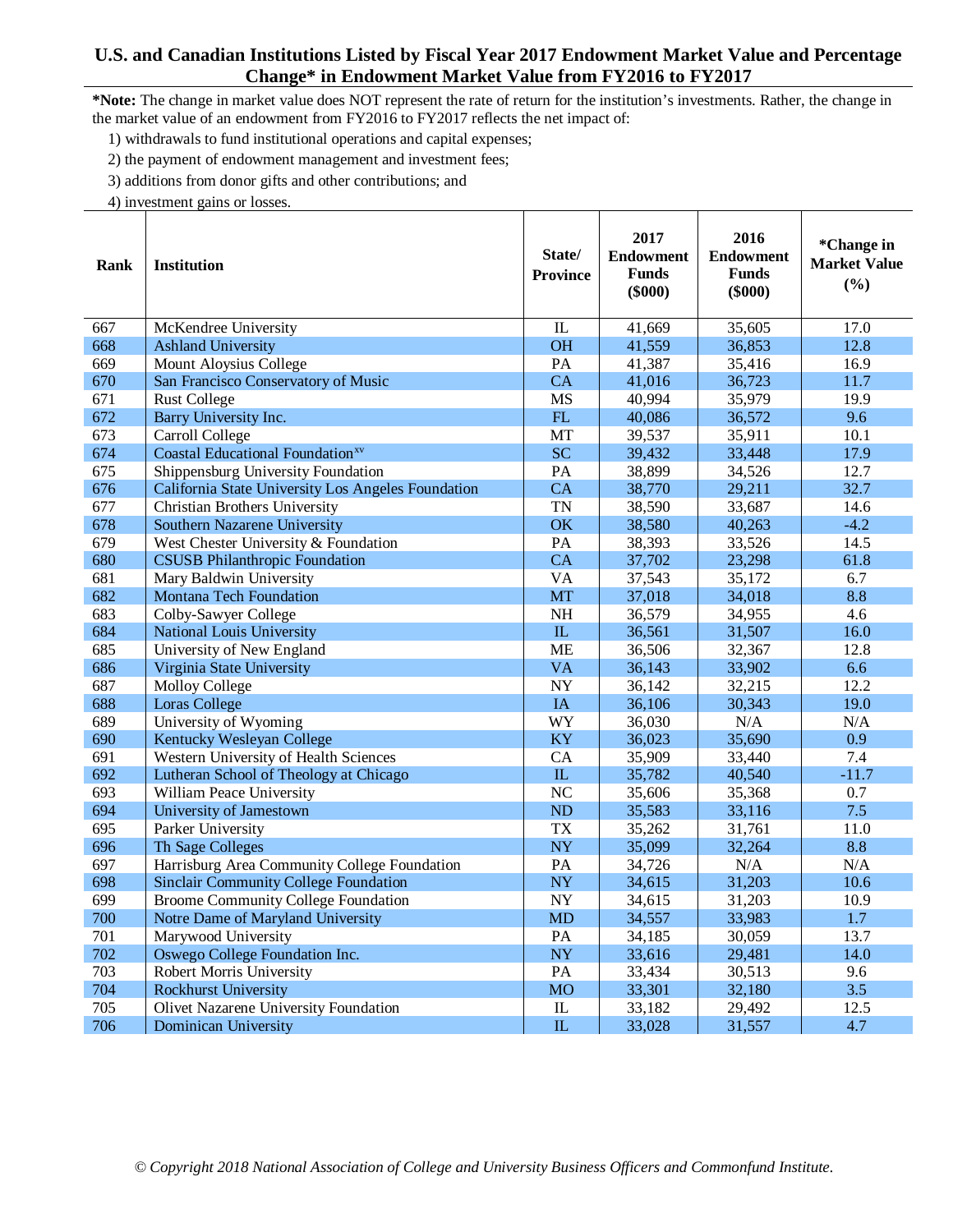## **U.S. and Canadian Institutions Listed by Fiscal Year 2017 Endowment Market Value and Percentage Change\* in Endowment Market Value from FY2016 to FY2017**

**\*Note:** The change in market value does NOT represent the rate of return for the institution's investments. Rather, the change in the market value of an endowment from FY2016 to FY2017 reflects the net impact of:

1) withdrawals to fund institutional operations and capital expenses;

2) the payment of endowment management and investment fees;

3) additions from donor gifts and other contributions; and

| Rank | <b>Institution</b>                               | State/          | 2017<br><b>Endowment</b>  | 2016<br><b>Endowment</b>  | *Change in<br><b>Market Value</b> |
|------|--------------------------------------------------|-----------------|---------------------------|---------------------------|-----------------------------------|
|      |                                                  | <b>Province</b> | <b>Funds</b><br>$(\$000)$ | <b>Funds</b><br>$(\$000)$ | (%)                               |
| 707  | Wisconsin Lutheran College Inc.                  | WI              | 32,941                    | 28,206                    | 16.8                              |
| 708  | University of Central Oklahoma Foundation        | OK              | 32,810                    | N/A                       | N/A                               |
| 709  | Fredonia State University of New York            | <b>NY</b>       | 32,369                    | 29,301                    | 10.5                              |
| 710  | <b>Cedar Crest College</b>                       | PA              | 31,962                    | 27,765                    | 15.1                              |
| 711  | <b>Lamar University</b>                          | <b>TX</b>       | 31,726                    | 30,606                    | 3.7                               |
| 712  | St. Mary's College of Maryland Foundation Inc.   | <b>MD</b>       | 31,675                    | 30,363                    | 4.3                               |
| 713  | Delaware Valley University                       | PA              | 31,661                    | 28,348                    | 11.7                              |
| 714  | Philadelphia University                          | PA              | 31,493                    | 27,739                    | 13.5                              |
| 715  | Mercyhurst University                            | PA              | 30,663                    | 30,961                    | $-1.0$                            |
| 716  | Humboldt State University Advancement Foundation | CA              | 30,086                    | 27,068                    | 11.1                              |
| 717  | Rocky Mountain College                           | MT              | 29,723                    | 26,467                    | 12.3                              |
| 718  | <b>SUNY Potsdam College Foundation Inc.</b>      | <b>NY</b>       | 29,610                    | 27,151                    | 9.1                               |
| 719  | Manhattanville College                           | <b>NY</b>       | 29,593                    | 27,735                    | 6.7                               |
| 720  | <b>Cuesta College Foundation</b>                 | <b>CA</b>       | 29,033                    | 26,866                    | 8.1                               |
| 721  | Georgia Southwestern Foundation Inc.             | GA              | 28,944                    | 26,693                    | 8.4                               |
| 722  | Cedarville University                            | <b>OH</b>       | 28,843                    | 25,817                    | 11.7                              |
| 723  | Eastern Mennonite University                     | <b>VA</b>       | 28,793                    | 25,816                    | 11.5                              |
| 724  | University of Saint Joseph                       | <b>CT</b>       | 28,710                    | 25,789                    | 11.3                              |
| 725  | Clarke University                                | IA              | 28,364                    | 25,640                    | 10.6                              |
| 726  | Kutztown University Foundation Inc.              | PA              | 27,940                    | 22,949                    | 21.8                              |
| 727  | Alverno College                                  | WI              | 27,709                    | 23,855                    | 16.2                              |
| 728  | Colorado Mesa University Foundation              | CO              | 27,698                    | 24,561                    | 12.8                              |
| 729  | Northwest Missouri State University              | <b>MO</b>       | 27,261                    | 25,009                    | 9.0                               |
| 730  | <b>Brevard College</b>                           | <b>NC</b>       | 27,013                    | 22,697                    | 19.0                              |
| 731  | St. Thomas University                            | FL              | 27,003                    | 24,158                    | 11.8                              |
| 732  | The Worcester State University Foundation        | <b>MA</b>       | 26,576                    | 22,267                    | 19.3                              |
| 733  | American University in Bulgaria                  | DC              | 26,179                    | 23,943                    | 9.3                               |
| 734  | Southern CT State University Foundation Inc.     | <b>CT</b>       | 25,715                    | 22,195                    | 15.9                              |
| 735  | Mount Mercy University                           | IA              | 25,504                    | 22,241                    | 14.7                              |
| 736  | Meadville Lombard Theological School             | IL              | 25,227                    | 23,069                    | 9.4                               |
| 737  | Bradford Educational Foundation <sup>xvi</sup>   | PA              | 24,751                    | 22,613                    | 9.5                               |
| 738  | Walla Walla University                           | <b>WA</b>       | 24,725                    | 22,485                    | 10.0                              |
| 739  | Peirce College                                   | PA              | 24,718                    | 22,674                    | 9.0                               |
| 740  | Rhode Island College Foundation                  | RI              | 24,683                    | 21,433                    | 15.2                              |
| 741  | Culver-Stockton College                          | CA              | 24,455                    | 20,068                    | 21.9                              |
| 742  | Spring Hill College                              | AL              | 24,330                    | 22,598                    | 7.7                               |
| 743  | Ohio Dominican University                        | OH              | 24,106                    | 25,141                    | $-4.1$                            |
| 744  | <b>CSU San Marcos Foundation</b>                 | CA              | 24,097                    | 22,009                    | 9.5                               |
| 745  | Husson University                                | <b>ME</b>       | 24,017                    | 21,534                    | 11.5                              |
| 746  | The College of New Jersey Foundation Inc.        | NJ              | 24,013                    | 23,118                    | 3.9                               |
| 747  | <b>CSU Bakersfield Foundation</b>                | CA              | 23,940                    | 21,629                    | 10.7                              |
| 748  | Tri-County Technical College Foundation Inc.     | <b>SC</b>       | 23,637                    | 21,330                    | 10.8                              |
| 749  | Marshall B. Ketchum University                   | CA              | 23,635                    | 19,680                    | 20.1                              |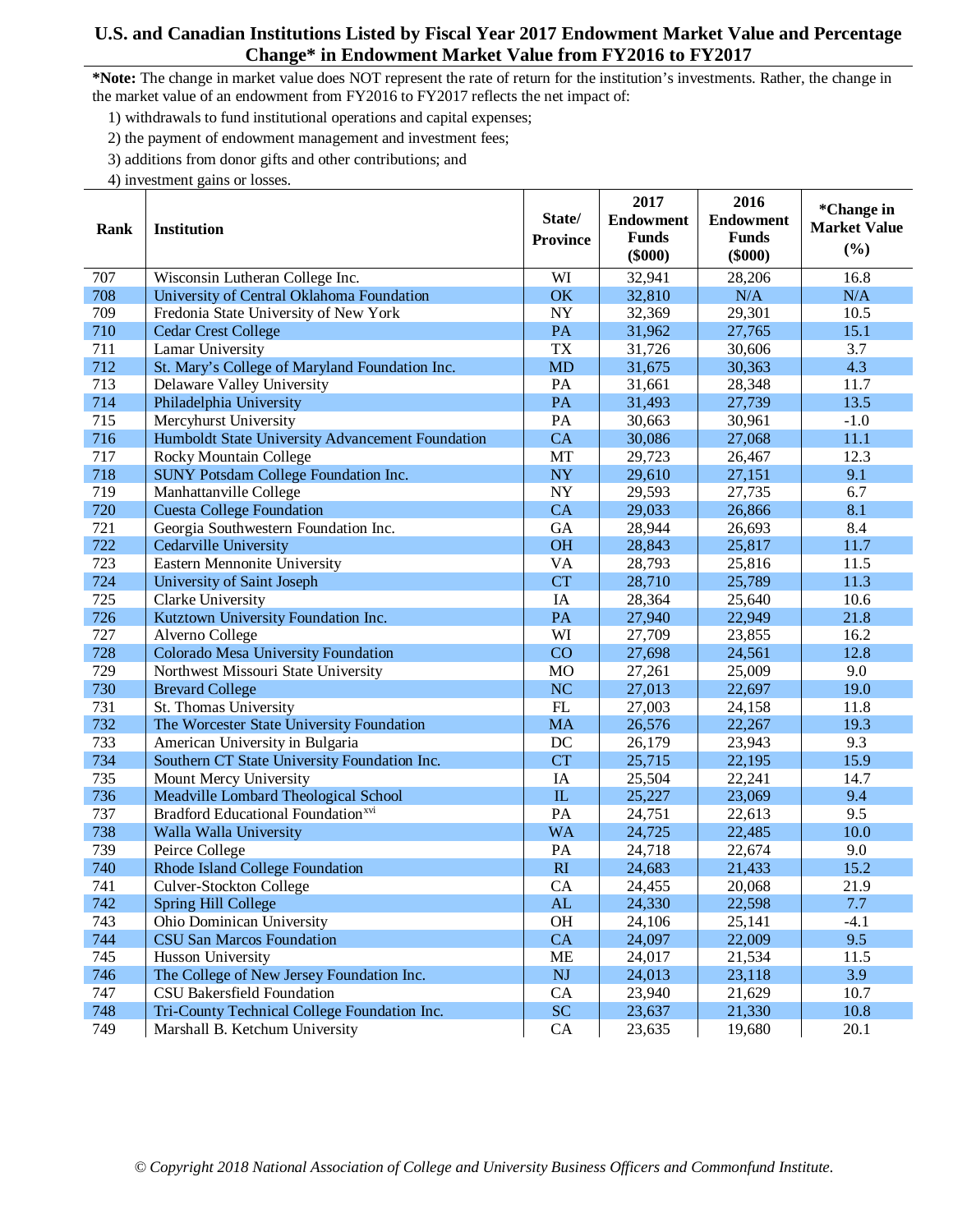#### **U.S. and Canadian Institutions Listed by Fiscal Year 2017 Endowment Market Value and Change\* in Endowment Market Value from FY2016 to FY2017**

**\*Note:** The change in market value does NOT represent the rate of return for the institution's investments. Rather, the change in the market value of an endowment from FY2016 to FY2017 reflects the net impact of:

1) withdrawals to fund institutional operations and capital expenses;

2) the payment of endowment management and investment fees;

3) additions from donor gifts and other contributions; and

|      |                                                        |                          | 2017                             | 2016                      | *Change in          |
|------|--------------------------------------------------------|--------------------------|----------------------------------|---------------------------|---------------------|
| Rank | <b>Institution</b>                                     | State/                   | <b>Endowment</b><br><b>Funds</b> | <b>Endowment</b>          | <b>Market Value</b> |
|      |                                                        | <b>Province</b>          | $(\$000)$                        | <b>Funds</b><br>$(\$000)$ | (%)                 |
| 750  | CSU Office of the Chancellor                           | CA                       | 23,615                           | 19,184                    | 23.1                |
| 751  | <b>Utica College</b>                                   | $\ensuremath{\text{NY}}$ | 23,578                           | 21,575                    | 9.3                 |
| 752  | University of Rio Grande                               | <b>OH</b>                | 22,950                           | 21,548                    | 6.5                 |
| 753  | California State University Monterey Bay               | CA                       | 22,839                           | 20,217                    | 13.0                |
| 754  | University of North Carolina at Pembroke               | <b>NC</b>                | 22,272                           | 20,435                    | 11.2                |
| 755  | <b>Grand View University</b>                           | IA                       | 22,613                           | 20,083                    | 12.6                |
| 756  | Vaughn College of Aeronautics and Technology           | <b>NY</b>                | 22,593                           | N/A                       | N/A                 |
| 757  | <b>SIUE</b> Foundation                                 | $\mathbf{I}$             | 22,378                           | 19,245                    | 16.3                |
| 758  | Delta College                                          | MI                       | 22,302                           | 20,074                    | 11.1                |
| 759  | Johnson County Community College Foundation            | <b>KS</b>                | 21,405                           | 20,004                    | 7.0                 |
| 760  | <b>Averett University</b>                              | <b>VA</b>                | 21,349                           | 19,784                    | 7.9                 |
| 761  | Spartanburg Methodist College                          | <b>SC</b>                | 21,345                           | 19,984                    | 6.8                 |
| 762  | <b>Fayetteville State University</b>                   | <b>NC</b>                | 21,212                           | 19,705                    | 7.6                 |
| 763  | Chaminade University of Honolulu                       | H <sub>I</sub>           | 20,829                           | 19,080                    | 9.2                 |
| 764  | Eastern Washington University Foundation               | <b>WA</b>                | 20,790                           | 18,483                    | 12.5                |
| 765  | LeTourneau University                                  | <b>TX</b>                | 20,349                           | 20,004                    | 1.7                 |
| 766  | <b>Auburn Theological Seminary</b>                     | <b>NY</b>                | 20,299                           | 20,423                    | $-0.6$              |
| 767  | Central Oregon Community College Foundation            | <b>OR</b>                | 20,099                           | 17,326                    | 16.0                |
| 768  | <b>Plattsburgh College Foundation-SUNY Plattsburgh</b> | <b>NY</b>                | 19,893                           | 18,233                    | 9.1                 |
| 769  | Cardinal Stritch University Inc.                       | WI                       | 19,842                           | 20,335                    | $-2.4$              |
| 770  | The University of North Carolina School of the Arts    | <b>NC</b>                | 19,825                           | 18,590                    | 6.6                 |
| 771  | Kalamazoo Valley Community College                     | MI                       | 19,608                           | 18,239                    | 7.5                 |
| 772  | <b>Simmons College</b>                                 | <b>MA</b>                | 19,534                           | 18,163                    | 7.5                 |
| 773  | Norfolk State University Foundation                    | VA                       | 21,604                           | 21,604                    | $-9.8$              |
| 774  | Ramapo College of New Jersey                           | NJ                       | 19,107                           | 17,372                    | 10.0                |
| 775  | Shawnee State University Development Foundation        | <b>OH</b>                | 18,780                           | 18,025                    | 4.2                 |
| 776  | <b>Defiance College</b>                                | <b>OH</b>                | 18,000                           | 16,849                    | 6.8                 |
| 777  | Church Divinity School of the Pacific                  | CA                       | 17,352                           | 16,646                    | 4.2                 |
| 778  | Fitchburg State University Foundation Inc.             | <b>MA</b>                | 17,073                           | 15,700                    | 8.7                 |
| 779  | <b>Thomas College</b>                                  | <b>ME</b>                | 16,314                           | 14,404                    | 13.3                |
| 780  | Cal State East Bay Educational Foundation              | CA                       | 16,173                           | 17,043                    | $-5.1$              |
| 781  | Spring Arbor University                                | MI                       | 16,064                           | 14,301                    | 12.3                |
| 782  | Lakeland University Foundation Inc.                    | WI                       | 16,044                           | N/A                       | N/A                 |
| 783  | Massachusetts College of Art and Design Foundation     | <b>MA</b>                | 15,634                           | N/A                       | N/A                 |
| 784  | North Iowa Area Community College                      | IA                       | 15,445                           | 14,654                    | 5.4                 |
| 785  | Trinity Western University#                            | BC                       | 15,343                           | 13,211                    | 16.1                |
| 786  | California State University Channel Islands            | CA                       | 15,137                           | 12,831                    | 18.0                |
| 787  | Virginia State University Foundation                   | <b>VA</b>                | 14,979                           | 13,330                    | 12.4                |
| 788  | Northern Michigan University                           | $\mathbf{M}\mathbf{I}$   | 14,949                           | 13,628                    | 9.7                 |
| 789  | The Foundation for Florida Gateway College             | FL                       | 14,606                           | 13,655                    | 7.0                 |
| 790  | Polytechnic University of Puerto Rico                  | PR                       | 14,324                           | 13,270                    | 7.9                 |
| 791  | Schoolcraft College Foundation                         | $\mathbf{M}\mathbf{I}$   | 14,217                           | 13,283                    | 7.0                 |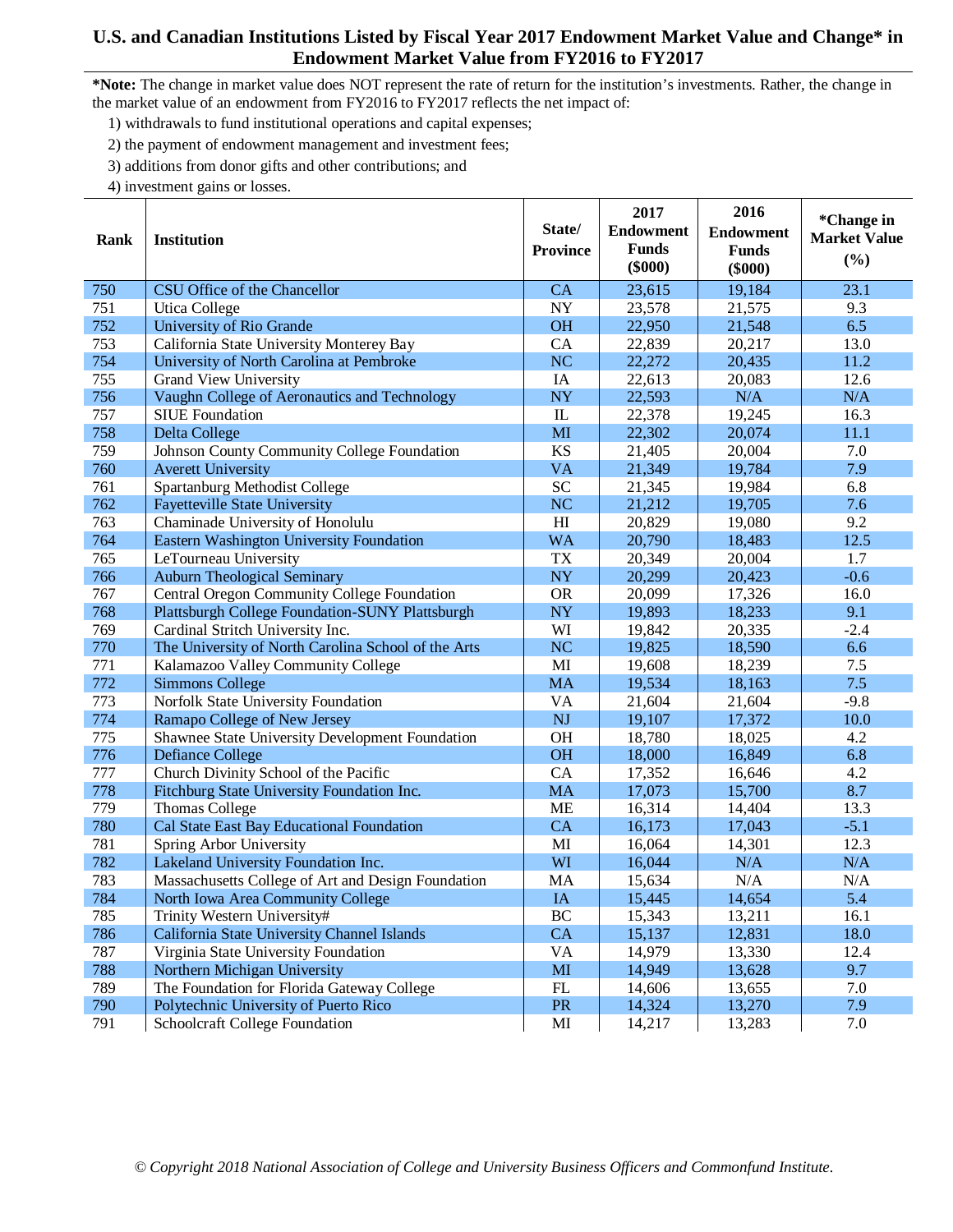## **U.S. and Canadian Institutions Listed by Fiscal Year 2017 Endowment Market Value and Change\* in Endowment Market Value from FY2016 to FY2017**

**\*Note:** The change does NOT represent the rate of return for the institution's investments. Rather, the change in the market value of an endowment from FY2016 to FY2017 reflects the net impact of:

1) withdrawals to fund institutional operations and capital expenses;

2) the payment of endowment management and investment fees;

3) additions from donor gifts and other contributions; and

4) investment gains or losses.

| Rank | <b>Institution</b>                                         | State/<br><b>Province</b> | 2017<br><b>Endowment</b><br><b>Funds</b><br>$(\$000)$ | 2016<br><b>Endowment</b><br><b>Funds</b><br>$(\$000)$ | *Change in<br><b>Market Value</b><br>(%) |
|------|------------------------------------------------------------|---------------------------|-------------------------------------------------------|-------------------------------------------------------|------------------------------------------|
| 792  | Keuka College                                              | <b>NY</b>                 | 13,866                                                | 13,063                                                | 6.1                                      |
| 793  | William Rainey Harper College Educational Foundation       | IL                        | 13,703                                                | 12,441                                                | 10.1                                     |
| 794  | <b>Nichols College</b>                                     | <b>MA</b>                 | 13,682                                                | 11,566                                                | 18.3                                     |
| 795  | California State University Stanislaus Foundation          | CA                        | 13,538                                                | 11,638                                                | 16.3                                     |
| 796  | New England College                                        | <b>NH</b>                 | 13,095                                                | 11,650                                                | 12.4                                     |
| 797  | Massachusetts College of Liberal Arts Foundation Inc.      | MA                        | 12,140                                                | 10,303                                                | 12.4                                     |
| 798  | Canton College Foundation Inc.                             | <b>NY</b>                 | 11,985                                                | 10,827                                                | 10.7                                     |
| 799  | Five Colleges Incorporated                                 | MA                        | 11,732                                                | 10,644                                                | 10.2                                     |
| 800  | Weber State University Foundation                          | UT                        | 11,217                                                | 10,619                                                | 5.6                                      |
| 801  | Dakota State University Foundation                         | <b>SD</b>                 | 11,153                                                | 10,093                                                | 10.5                                     |
| 802  | <b>Boston Architectural College</b>                        | <b>MA</b>                 | 11,133                                                | 10,083                                                | 10.4                                     |
| 803  | California State University Dominguez Hills                | CA                        | 9,943                                                 | 9,009                                                 | 10.4                                     |
|      | Philanthropic Foundation                                   |                           |                                                       |                                                       |                                          |
| 804  | Northeast State Community College                          | <b>TN</b>                 | 9,937                                                 | 9,056                                                 | 9.7                                      |
| 805  | J. Sargeant Reynolds Community College Educational         | VA                        | 9,513                                                 | 8,384                                                 | 13.5                                     |
|      | Foundation                                                 |                           |                                                       |                                                       |                                          |
| 806  | <b>Cornerstone University</b>                              | MI                        | 9,496                                                 | 8,432                                                 | 12.6                                     |
| 807  | Pellissippi State Community College Foundation             | <b>TN</b>                 | 9,486                                                 | 8,251                                                 | 15.0                                     |
| 808  | Mid-America Baptist Theological Seminary                   | <b>TN</b>                 | 9,229                                                 | 10,344                                                | $-10.8$                                  |
| 809  | The California Maritime Academy Foundation Inc             | CA                        | 8,153                                                 | 7,114                                                 | 14.6                                     |
| 810  | <b>Blue Ridge Community College Educational Foundation</b> | <b>VA</b>                 | 8,049                                                 | 7,111                                                 | 13.2                                     |
| 811  | Simpson University                                         | CA                        | 7,207                                                 | 6,540                                                 | 10.2                                     |
| 812  | Midlands Technical College Foundation                      | <b>SC</b>                 | 6,977                                                 | 6,169                                                 | 13.1                                     |
| 813  | Elgin Community College Foundation                         | ${\rm IL}$                | 6,020                                                 | 5,383                                                 | 11.8                                     |
| 814  | The Hillsborough Community College Foundation Inc.         | FL                        | 5,768                                                 | 5,064                                                 | 13.9                                     |
| 815  | Naval Postgraduate School Foundation                       | CA                        | 5,692                                                 | 5,184                                                 | 9.8                                      |
| 816  | <b>Thomas University</b>                                   | <b>GA</b>                 | 5,472                                                 | 4,976                                                 | 10.0                                     |
| 817  | <b>Texas College</b>                                       | <b>TX</b>                 | 4,308                                                 | 3,220                                                 | 33.8                                     |
| 818  | Southern Virginia University                               | <b>VA</b>                 | 1,283                                                 | 1,087                                                 | 18.1                                     |
|      |                                                            |                           |                                                       |                                                       |                                          |
|      | Average                                                    |                           | 704,527                                               | 646,844                                               | 8.9                                      |
|      | Median                                                     | цц.                       | 130,936                                               | 123,487                                               | 6.0                                      |

#### **Notes:**

N/A=Not Available. # Endowment market value data for Canadian institutions are expressed in U.S. dollars, based on the U.S./Canadian dollar conversion rates in effect on June 30, 2017 (0.7706) and June 30, 2016 (0.7687), as reported by the Bank of Canada Web site (*http://www.bankofcanada.ca/en/rates/exchform.html*). Data from Canadian institutions is NOT included in the full 2017 NCSE report.

This table was prepared in January 2018. Changes to endowment values reported after January are not incorporated in the full 2017 NCSE report. See next page for important explanatory endnotes.